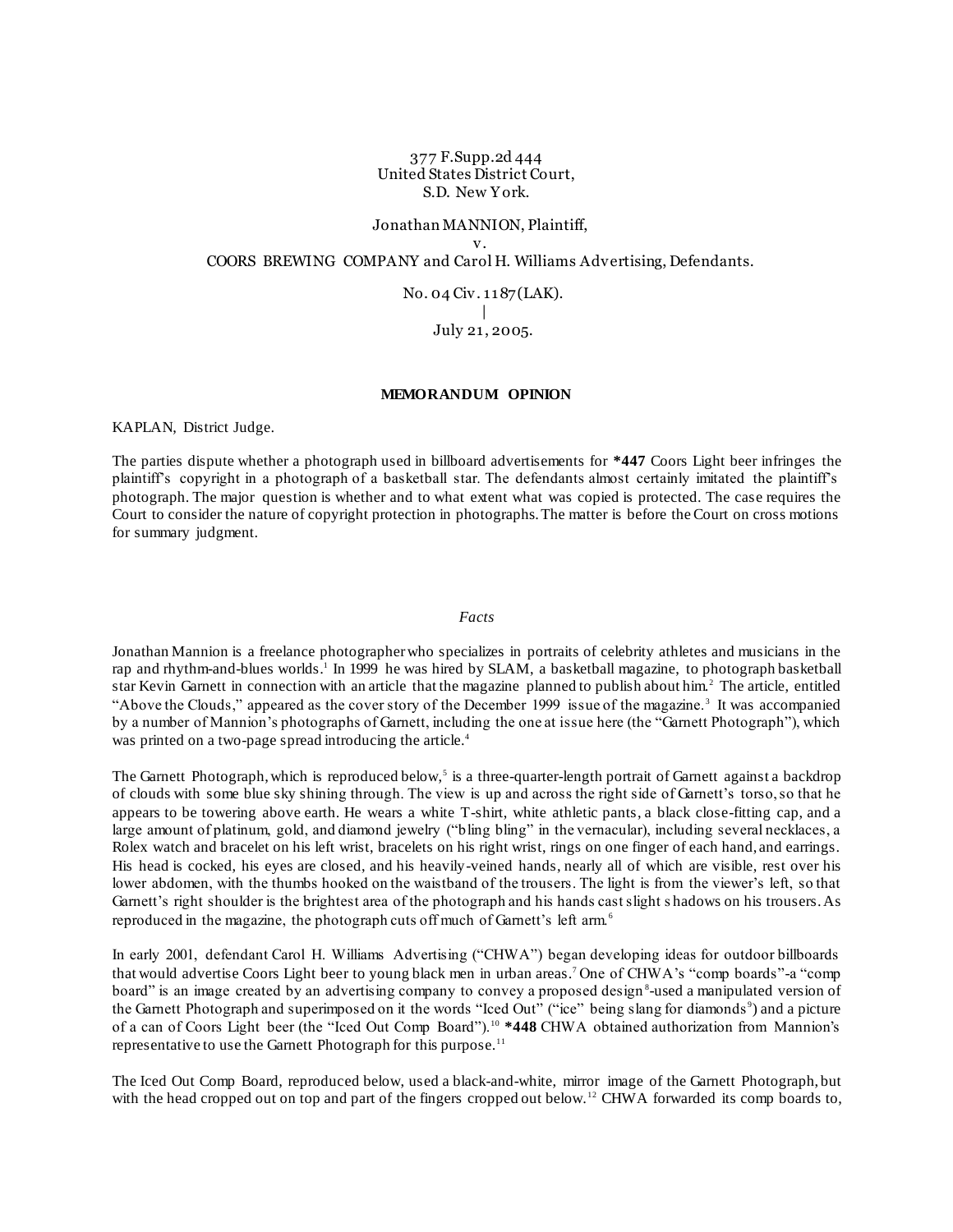and solicited bids for the photograph for the Coors advertising from, various photographers including Mannion, who submitted a bid but did not receive the assignment.<sup>13</sup>

Coors and CHWA selected for a Coors billboard a photograph (the "Coors Billboard"), reproduced below, that resembles the Iced Out Comp Board.<sup>14</sup> The Coors Billboard depicts, in black-and-white, the torso of a muscular black man, albeit a model other than Garnett,<sup>15</sup> shot against a cloudy backdrop. The pose is similar to that in the Garnett Photograph, and the view also is up and across the left side of the torso. The model in the billboard photograph also wears a white T-shirt and white athletic pants. The model's jewelry is prominently depicted; it includes a necklace of platinum or gold and diamonds, a watch and two bracelets on the right wrist, and more bracelets on the left wrist. The light comes from the viewer's right, so that the left shoulder is the brightest part of the photograph, and the right arm and hand cast slight shadows on the trousers.<sup>16</sup>

Mannion subsequently noticed the Coors Billboard at two locations in the Los Angeles area.<sup>17</sup> He applied for registration of his copyright of the Garnett Photograph in 2003<sup>18</sup> and brought this action for infringement in February of 2004. The registration was completed in May 2004.<sup>19</sup> The parties each move for summary judgment.

#### *Discussion*

# *A. Summary Judgment Standard*

Summary judgment is appropriate if there is no genuine issue of material fact and the moving party is entitled to judgment as a matter of law.<sup>20</sup> The moving party has the burden of demonstrating the absence of a genuine issue of material fact,<sup>21</sup> and the Court must view the facts in the light most favorable to the nonmoving party.<sup>22</sup> "Where crossmotions for summary judgment are filed, a court 'must evaluate each party's motion on its own merits, taking care in each instance to draw all reasonable inferences against the party whose motion is under consideration.'"<sup>23</sup>

#### **\*449** *B. The Elements of Copyright Infringement*

"To prove infringement, a plaintiff with a valid copyright must demonstrate that: (1) the defendant has actually copied the plaintiff's work; *and* (2) the copying is illegal because a substantial similarity exists between the defendant's work and the *protectible elements* of plaintiff's."<sup>24</sup> "Actual copying"-which is used as a term of art to mean that "the defendant, in creating its work, used the plaintiff's material as a model, template, or even inspiration"<sup>25</sup>-may be shown by direct evidence, which rarely is available, or by proof of access and probative similarities (as distinguished from "substantial similarity") between the two works. $26$ 

Mannion concededly owns a valid copyright in the Garnett photograph.<sup>27</sup> Access is undisputed. There is ample evidence from which a trier of fact could find that CHWA actually copied the Garnett Photograph for the Coors Billboard. Thus, the major questions presented by these motions are whether a trier of fact could or must find substantial similarity between protected elements of the Garnett Photograph and the Coors Billboard.<sup>28</sup> If no reasonable trier could find such similarity, **\*450** the defendants' motion must be granted and the plaintiff's denied. If any reasonable trier would be obliged to find such similarity (along with actual copying), the plaintiff's motion must be granted and the defendants' denied. If a reasonable trier could, but would not be required to, find substantial similarity (and actual copying), both motions must be denied.

*C. Determining the Protectible Elements of the Garnett Photograph* The first question must be: in what respects is the Garnett Photograph protectible?

#### *1. Protectible Elements of Photographs*

It is well-established that "[t]he *sine qua non* of copyright is originality"<sup>29</sup> and, accordingly, that "copyright protection may extend only to those components of a work that are original to the author."<sup>30</sup> "Original" in the copyright context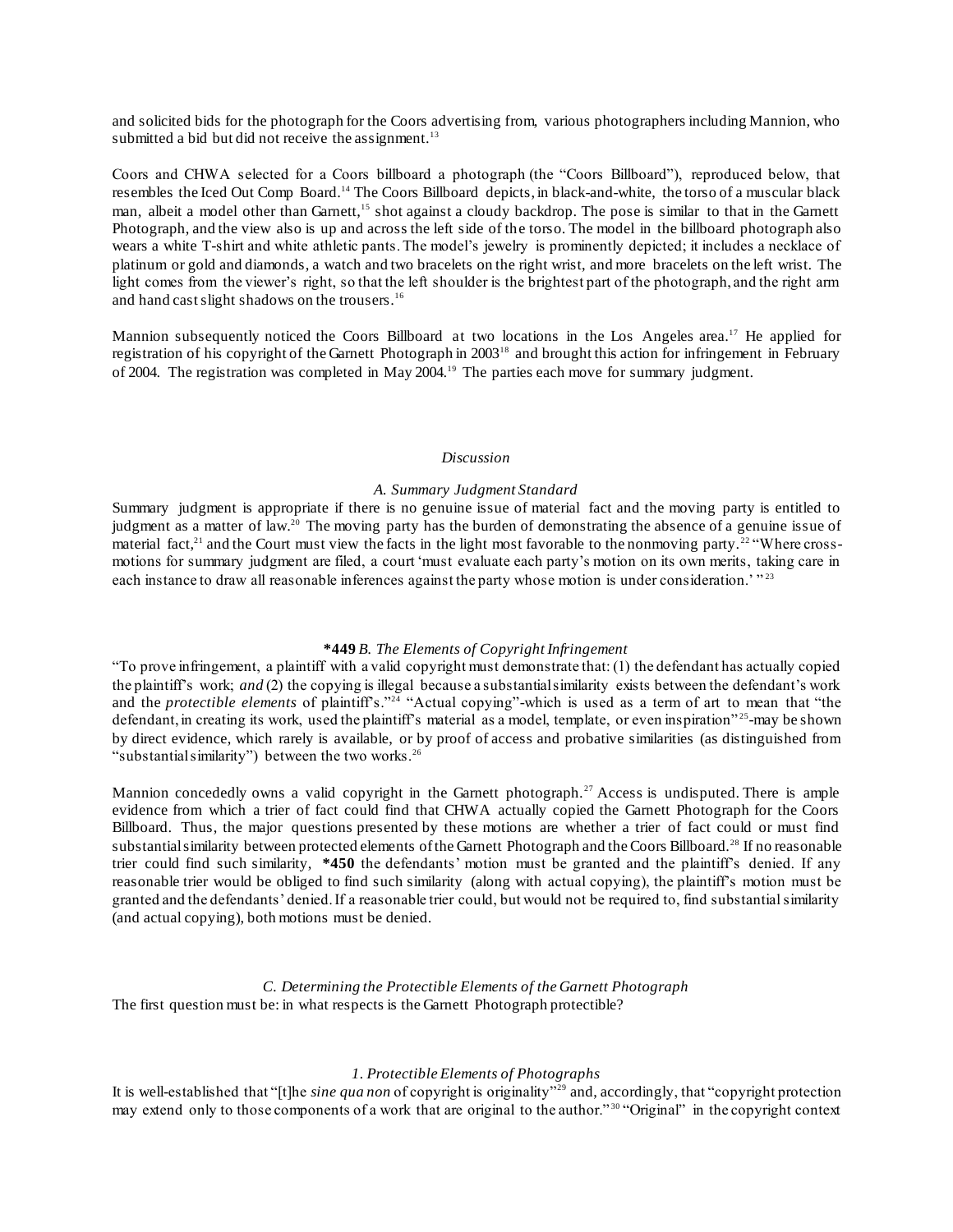"means only that the work was independently created by the author (as opposed to copied from other works), a nd that it possesses at least some minimal degree of creativity."<sup>31</sup>

It sometimes is said that "copyright in the photograph conveys no rights over the subject matter conveyed in the photograph."<sup>32</sup> But this is not always true. It of course is correct that the photographer of a building or tree or other pre-existing object has no right to prevent others from photographing the same thing. <sup>33</sup> That is because originality depends upon independent creation, and the photographer did not create that object. By contrast, if a photographer arranges or otherwise creates the subject that his camera captures, he may have the right to prevent others from producing works that depict that subject.<sup>34</sup>

Almost any photograph "may claim the necessary originality to support a copyright."<sup>35</sup> Indeed, ever since the Supreme Court considered an 1882 portrait by the celebrity photographer Napoleon Sarony of the 27-year-old Oscar Wilde,<sup>36</sup> courts have articulated lists of potential components of a photograph's originality. <sup>37</sup> **\*451** These lists, however, are somewhat unsatisfactory.

First, they do not deal with the issue, alluded to above, that the nature and extent of a photograph's protection differs depending on what makes that photograph original.

Second, courts have not always distinguished between decisions that a photographer makes in creating a photograph and the originality of the final product. Several cases, for example, have included in lists of the potential components of photographic originality "selection of film and camera,"<sup>38</sup> "lens and filter selection,"<sup>39</sup> and "the kind of camera, the kind of film, [and] the kind of lens."<sup>40</sup> Having considered the matter fully, however, I think this is not sufficiently precise. Decisions about film, camera, and lens, for example, often bear on whether an image is original. But the fact that a photographer made such choices does not alone make the image original. "Sweat of the brow" is not the touchstone of copyright.<sup>41</sup> Protection derives from the features of the work itself, not the effort that goes into it.

This point is illustrated by *Bridgeman Art Library, Ltd. v. Corel Corp.,*<sup>42</sup> in which this Court held that there was no copyright in photographic transparencies that sought to reproduce precisely paintings in the public domain. To be sure, a great deal of effort and expertise may have been poured into the production of the plaintiff's images, including decisions about camera, lens, and film. But the works were "slavish copies." They did not exhibit the originality necessary for copyright.<sup>43</sup>

The Court therefore will examine more closely the nature of originality in a photograph. In so doing, it draws on the helpful discussion in a leading treatise on United Kingdom copyright law,<sup>44</sup> which is **\*452** similar to our own with respect to the requirement of originality.<sup>45</sup>

A photograph may be original in three respects.<sup>46</sup> They are not mutually exclusive.

#### a. Rendition

First, "there may be originality which does not depend on creation of the scene or object to be photographed ... and which resides [instead] in such specialties as angle of shot, light and shade, exposure, effects achieved by means of filters, developing techniques etc."<sup>47</sup> I will refer to this type of originality as originality in the rendition because, to the extent a photograph is original in this way, copyright protects not *what* is depicted, but rather *how* it is depicted.<sup>48</sup>

It was originality in the rendition that was at issue in *SHL Imaging, Inc. v. Artisan House, Inc.*<sup>49</sup> That case concerned photographs of the defendants' mirrored picture frames that the defendants commissioned from the plaintiff. The photographs were to be used by the defendants' sales force for in-person pitches. When the defendants reproduced the photographs in their catalogues and brochures, the court found infringement: "Plaintiff cannot prevent others from photographing the same frames, or using the same lighting techniques and blue sky reflection in the mirrors. What makes plaintiff's photographs original is the totality of the precise lighting selection, angle of the camera, lens and filter selection."<sup>50</sup> Again, what made the photographs original was not the lens and filter selection themselves. It was the *effect* produced by the lens and filters selected, among other things. In any case, those effects were the basis of the originality of the works at issue in *SHL Imaging.*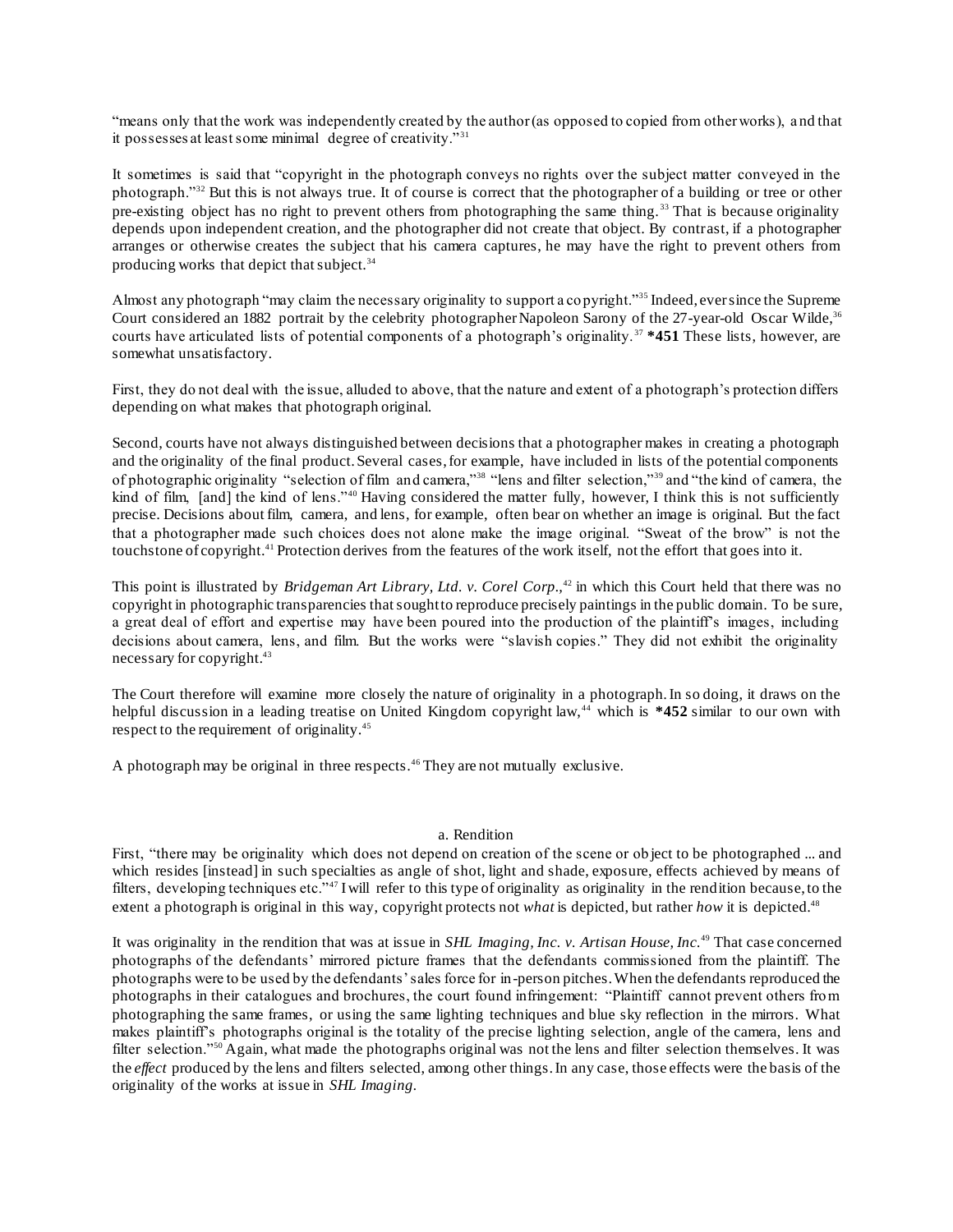By contrast, in *Bridgeman Art Library,* the goal was to reproduce exactly other works. The photographs were entirely unoriginal in the rendition, an extremely unusual circumstance. Unless a photograph replicates another work with total or near-total fidelity, it will be at least somewhat original in the rendition.

#### b. Timing

A photograph may be original in a second respect. "[A] person may create a worthwhile photograph by being at the right place at the right time."<sup>51</sup> I will **\*453** refer to this type of originality as originality in timing.

One case that concerned originality in timing, among other things, was *Pagano v. Chas. Beseler Co.*,<sup>52</sup> which addressed the copyrightability of a photograph of a scene in front of the New York Public Library at Fifth Avenue and Forty - Second Street:

"The question is not, as defendant suggests, whether the photograph of a public building may properly be copyrighted. Any one may take a photograph of a public building and of the surrounding scene. It undoubtedly requires originality to determine just when to take the photograph, so as to bring out the proper settin g for both animate and inanimate objects.... The photographer caught the men and women in not merely lifelike, but artistic, positions, and this is especially true of the traffic policeman.... There are other features, which need not be discussed in detail, such as the motor cars waiting for the signal to proceed."<sup>53</sup>

A modern work strikingly original in timing might be *Catch of the Day,* by noted wildlife photographer Thomas Mangelsen, which depicts a salmon that appears to be jumping into the gaping mouth of a brown bear at Brooks Falls in Katmai National Park, Alaska.<sup>54</sup> An older example is Alfred Eisenstaedt's photograph of a sailor kissing a young woman on VJ Day in Times Square,<sup>55</sup> the memorability of which is attributable in significant part to the timing of its creation.

Copyright based on originality in timing is limited by the principle that copyright in a photograph ordinarily confers no rights over the subject matter. Thus, the copyright in *Catch of the Day* does not protect against subsequent photographs of bears feasting on salmon in the same location. Furthermore, if another photographer were sufficiently skilled and fortunate to capture a salmon at the precise moment that it appeared to enter a hungry bear's mouth-and others have tried, with varying degrees of success<sup>56</sup>-that photographer, even if inspired by Mangelsen, would not necessarily have infringed his work because Mangelsen's copyright does not extend to the natural world he captured.

In practice, originality in timing gives rise to the same type of protection as originality in the rendition. In each case, the image that exhibits the originality, but not the underlying subject, qualifies for copyright protection.

#### c. Creation of the Subject

The principle that copyright confers no right over the subject matter has an important limitation. A photograph may be original to the extent that the photographer created "the scene or subject to be photographed."<sup>57</sup> This type of originality, which I will refer to as originality in the creation of the subject, played an essential role in *Rogers v. Koons*<sup>58</sup> and *Gross v. Seligman.*<sup>59</sup>

**\*454** In *Rogers,* the court held that the copyright in the plaintiff's photograph *Puppies,* which depicted a contrived scene of the photographer's acquaintance, Jim Scanlon, and his wife on a park bench with eight puppies on their laps, protected against the defendants' attempt to replicate precisely, albeit in a three dimensional sculpture, the content of the photograph.<sup>60</sup> Although the Circuit noted that *Puppies* was original because the artist "made creative judgments concerning technical matters with his camera and the use of natural light" <sup>61</sup> -in other words, because it was original in the rendition-its originality in the creation of the subject was more salient.<sup>62</sup> The same is true of the works at issue in *Gross v. Seligman,* in which the Circuit held that the copyright in a photograph named *Grace of Youth* was infringed when the same artist created a photograph named *Cherry Ripe*<sup>63</sup> using "the same model in the identical pose, with the single exception that the young woman now wears a smile and holds a cherry stem between her teeth."<sup>64</sup>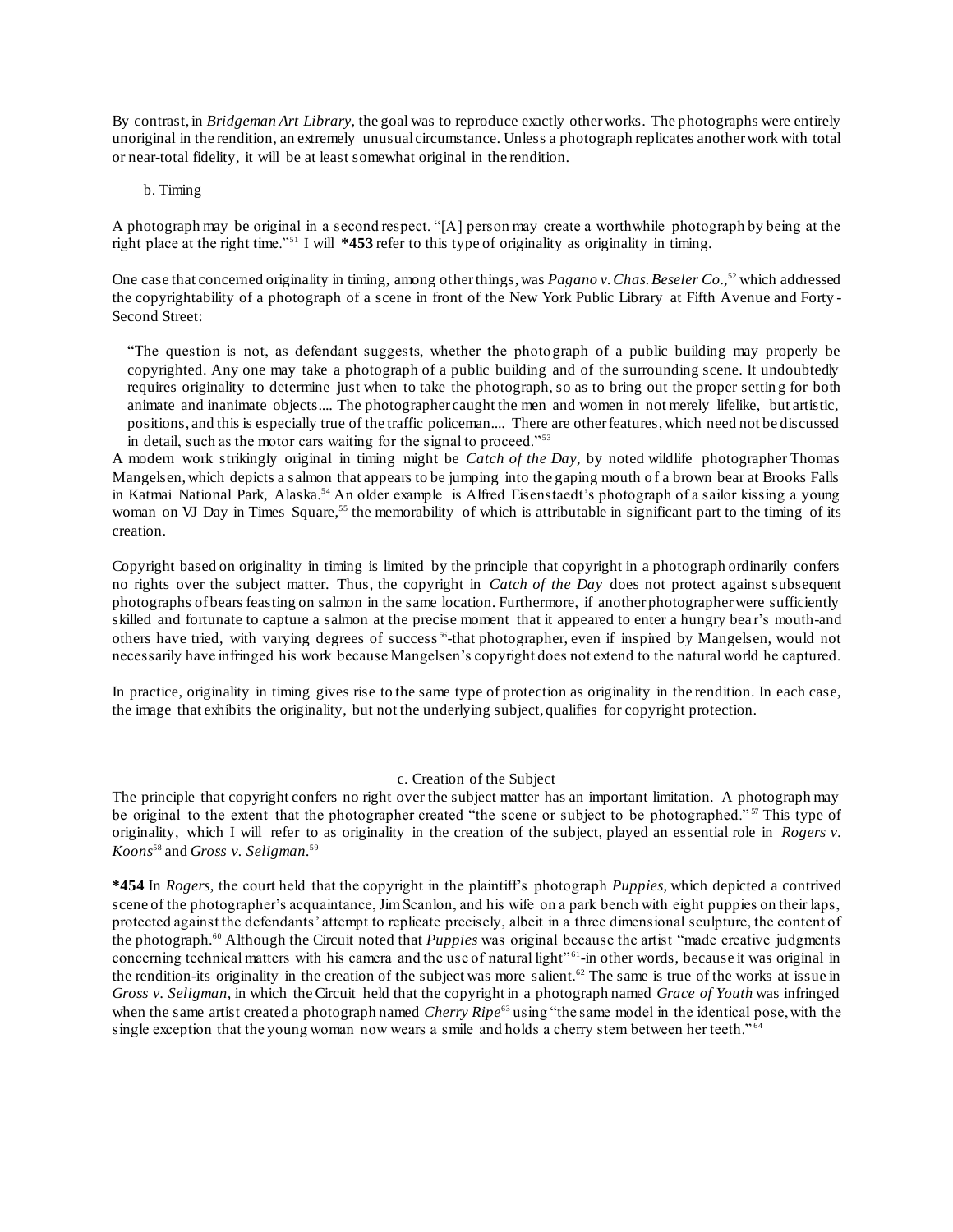#### \* \* \* \* \* \*

To conclude, the nature and extent of protection conferred by the copyright in a pho tograph will vary depending on the nature of its originality. Insofar as a photograph is original in the rendition or timing, copyright protects the image but does not prevent others from photographing the same object or scene. Thus, the copyright at issue in *SHL Imaging* does not protect against subsequent photographs of the picture frames because the originality of the plaintiffs' photographs was almost purely in the rendition of those frames, not in their creation or the timing of the scene captured. In *Pagano,* the timing of the capture of the scene in front of the New York Public Library and its rendition were original, but the copyright in the *Pagano* photograph does not protect against future attempts to capture a scene in front of the same building, just as a copyright in *Catch of the Day* would not protect against other photographers capturing images of salmon-eating bears.

By contrast, to the extent that a photograph is original in the creation of the subject, copyright extends also to that subject. Thus, an artist who arranges and then photographs a scene often will have the right to prevent others from duplicating that scene in a photograph or other medium.<sup>65</sup>

#### *2. Originality of the Garnett Photograph*

There can be no serious dispute that the Garnett Photograph is an original **\*455** work. The photograph does not result from slavishly copying another work and therefore is original in the rendition. Mannion's relatively unusual angle and distinctive lighting strengthen that aspect of the photograph's originality. His composition-posing man against skyevidences originality in the creation of the subject. Furthermore, Mannion instructed Garnett to wear simple and plain clothing and as much jewelry as possible, and "to look 'chilled out.' "<sup>66</sup> His orchestration of the scene contributes additional originality in the creation of the subject.

Of course, there are limits to the photograph's originality and therefore to the protection conferred by the copyright in the Garnett Photograph. For example, Kevin Garnett's face, torso, and hands are not original with Mannion, and Mannion therefore may not prevent others from creating photographic portraits of Garnett. Equally obviously, the existence of a cloudy sky is not original, and Mannion therefore may not prevent others from using a cloudy sky as a backdrop.

The defendants, however, take this line of reasoning too far. They argue that it was Garnett, not Mannion, who selected the specific clothing, jewelry, and pose. In consequence, they maintain, the Garnett Pho tograph is not original to the extent of Garnett's clothing, jewelry, and pose.<sup>67</sup> They appear to be referring to originality in the creation of the subject.

There are two problems with the defendants' argument. The first is that Mannion indisputably orchestrated the scene, even if he did not plan every detail before he met Garnett, and then made the decision to capture it. The second difficulty is that the originality of the photograph extends beyond the individual clothing, jewelry, and pose viewed in isolation. It is the entire image-depicting man, sky, clothing, and jewelry in a particular arrangement-that is at issue here, not its individual components. The Second Circuit has rejected the proposition that:

"in comparing designs for copyright infringement, we are required to dissect them into their separate components, and compare only those elements which are in themselves copyrightable.... [I]f we took this argument to its logical conclusion, we might have to decide that 'there can be no originality in a painting because all colors of paint have been used somewhere in the past.' 'D' "68

## *3. The Idea / Expression Difficulty*

Notwithstanding the originality of the Garnett Photograph, the defendants argue that the Coors Billboard does no t infringe because the two, insofar as they are similar, share only "the generalized idea and concept of a young African American man wearing a white T-shirt and a large amount of jewelry."<sup>69</sup>

It is true that an axiom of copyright law is that copyright does not protect "ideas," only their expression.<sup>70</sup> Furthermore, when "a given idea is inseparably tied to a particular expression" so that "there is a 'merger' of idea and expression," **\*456** courts may deny protection to the expression in order to avoid conferring a monopoly on the idea to which it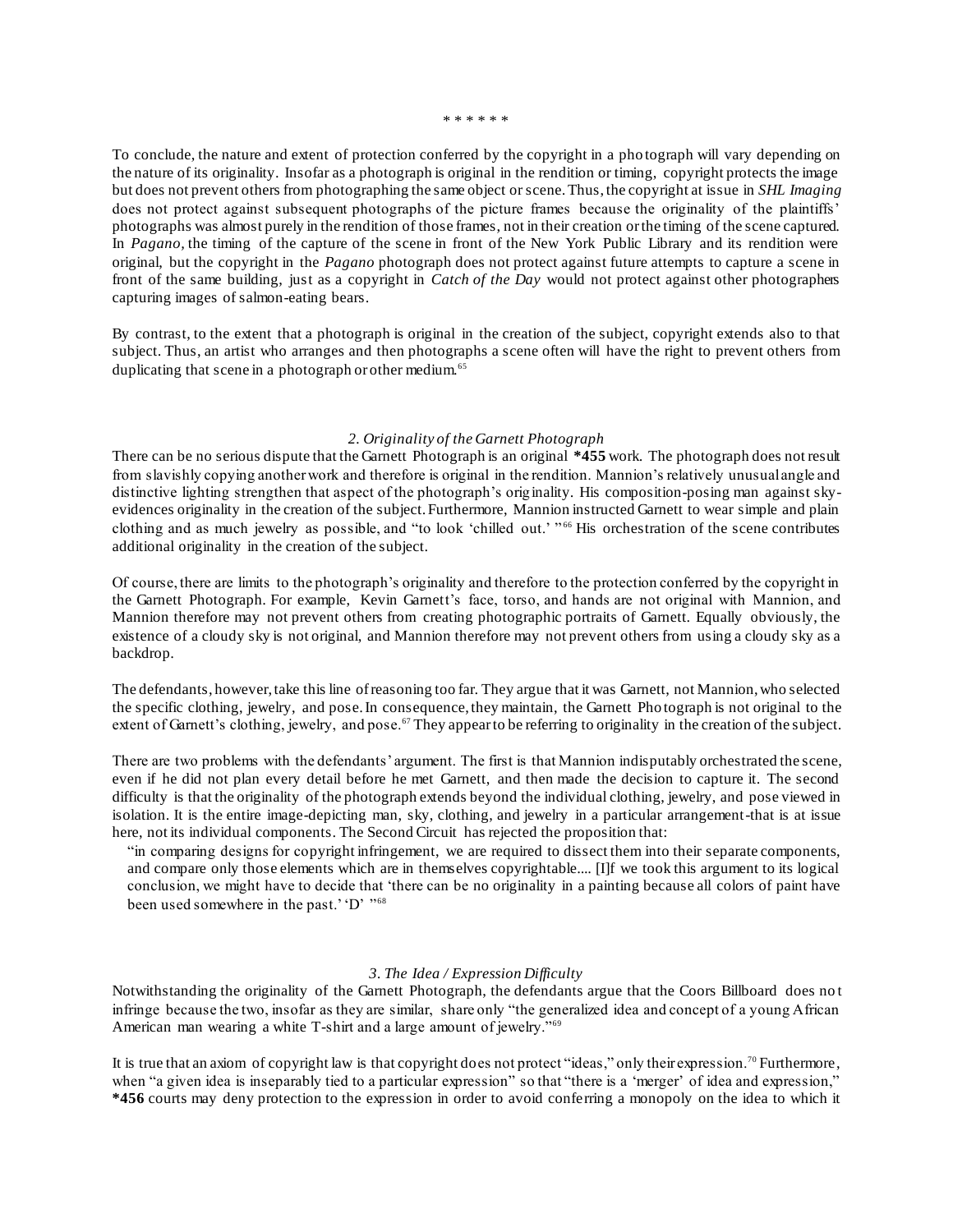inseparably is tied.<sup>71</sup> But the defendants' reliance on these principles is misplaced.

The "idea" (if one wants to call it that) postulated by the defendants does not even come close to accounting for all the similarities between the two works, which extend at least to angle, pose, background, composition, and lighting. It is possible to imagine any number of depictions of a black man wearing a white T-shirt and "bling bling" that look nothing like either of the photographs at issue here.

This alone is sufficient to dispose of the defendants' contention that Mannion's claims must be rejected because he seeks to protect an idea rather than its expression. But the argument reveals an analytical difficulty in the case law about which more ought to be said. One of the main cases upon which the defendants rely is *Kaplan v. Stock Market Photo Agency, Inc.*,<sup>72</sup> in which two remarkably similar photographs of a businessman's shoes and lower legs, taken from the top of a tall building looking down on a street below (the plaintiff's and defendants' photographs are reproduced below), were held to be not substantially similar as a matter of law because all of the similarities flowed only from an unprotected idea rather than from the expression of that idea.

But what is the "idea" of Kaplan's photograph? Is it (1) a businessman contemplating suicide by jumping from a building, (2) a businessman contemplating suicide by jumping from a building, seen from the vantage point of the businessman, with his shoes set against the street far below, or perhaps something more general, such as (3) a sense of desperation produced by urban professional life?

If the "idea" is (1) or, for that matter, (3), then the similarities between the two photographs flow from something much more than that idea, for it have would been possible to convey (1) (and (3)) in any number of ways that bear no obvious similarities to Kaplan's photograph. (Examples are a businessman atop a building seen from below, o r the entire figure of the businessman, rather than just his shoes or pants, seen from above.) If, on the other hand, the "idea" is (2), then the two works could be said to owe much of their similarity to a shared idea.<sup>73</sup>

**\*457** To be sure, the difficulty of distinguishing between idea and expression long has been recognized. Judge Learned Hand famously observed in 1930:

"Upon any work, and especially upon a play, a great number of patterns of increasing generality will fit equally well, as more and more of the incident is left out. The last may perhaps be no more than the most general statement of what the play is about, and at times might consist only of its title; but there is a point in this series of abstractions where they are no longer protected, since otherwise the playwright could prevent the use of his 'ideas,' to which, apart from their expression, his property is never extended. Nobody has ever been able to fix that boundary, and nobody ever can."<sup>74</sup>

Three decades later, Judge Hand's views were essentially the same: "The test for infringement of a copyright is of necessity vague.... Obviously, no principle can be stated as to when an imitator has gone beyond copying the 'idea,' and has borrowed its 'expression.' Decisions must therefore inevitably be ad hoc."<sup>75</sup> Since then, the Second Circuit and other authorities repeatedly have echoed these sentiments.<sup>76</sup>

But there is a difference between the sort of difficulty Judge Hand identified in *Nichols* and *Peter Pan Fabrics* and the one presented by the *Kaplan* rationale and the defendants' argument about ideas in this case. The former difficulty is essentially one of line-drawing, and, as Judge Hand taught, is common to most cases in most areas of the law.<sup>77</sup> The latter difficulty, \*458 however, is not simply that it is not always clear where to draw the line; it is that the line itself is meaningless because the conceptual categories it purports to delineate are ill-suited to the subject matter.

The idea/expression distinction arose in the context of literary copyright.<sup>78</sup> For the most part, the Supreme Court has not applied it outside that context.<sup>79</sup> The classic Hand formulations reviewed above also were articulated in the context of literary works. And it makes sense to speak of the idea conveyed by a literary work and to distinguish it from its expression. To take a clear example, two different authors each can describe, with very different words, the theory of special relativity. The words will be protected as expression. The theory is a set of unpro tected ideas.

In the visual arts, the distinction breaks down. For one thing, it is impossible in most cases to speak of the particular "idea" captured, embodied, or conveyed by a work of art because every observer will have a different interpretation.<sup>80</sup> Furthermore, it is not clear that there is any real distinction between the idea in a work of art and its expression. An artist's idea, among other things, is to depict a particular subject in a particular way. As a demonstration, a number of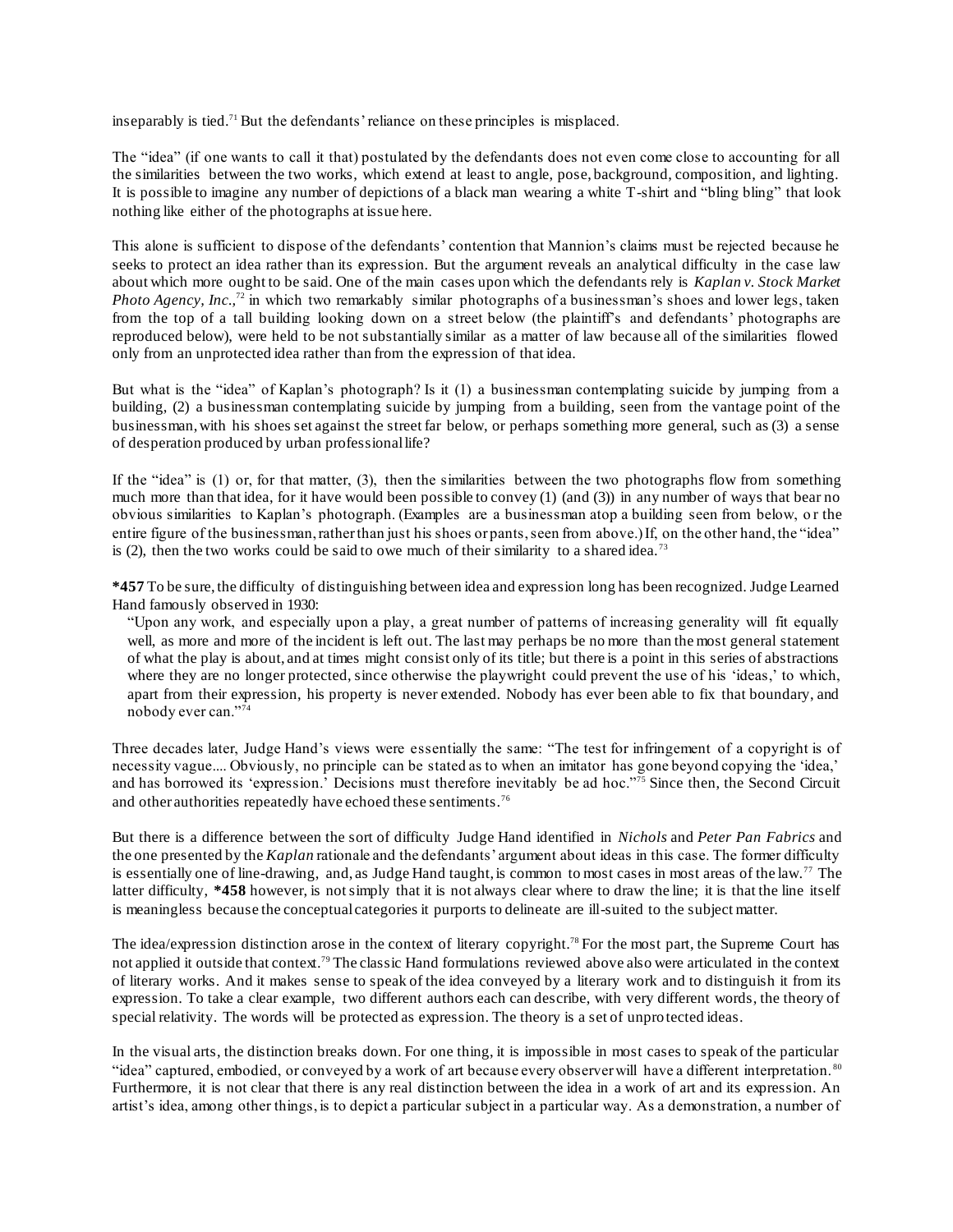cases from this Circuit have observed that a photographer's "conception" of his subject is copyrightable. <sup>81</sup> By "conception," the courts must mean originality in the rendition, timing, and creation of the subject-for that is what copyright protects in photography. But the word "conception" is a cousin of "concept," and both are akin to "idea." In other words, those elements of a photograph, or indeed, any work of visual art protected by copyright, could just as **\*459** easily be labeled "idea" as "expression."<sup>82</sup>

This Court is not the first to question the usefulness of the idea/expression terminology in the context of non -verbal media. Judge Hand pointed out in *Peter Pan Fabrics* that whereas "[i]n the case of verbal 'works', it is well settled that ... there can be no copyright in the 'ideas' disclosed but only in their 'expression[,]' " "[i]n the case of designs, which are addressed to the aesthetic sensibilities of the observer, the test is, if possible, even more intangible."<sup>83</sup> Moreover, Judge Newman has written:

"I do not deny that all of these subject matters [computer programs, wooden dolls, advertisements in a telephone directory] required courts to determine whether the first work was copyrightable and whether the second infringed protectable elements. What I question is whether courts should be making those determinations with the same modes of analysis and even the same vocabulary that was appropriate for writings.... [I]t is not just a matter of vocabulary. Words convey concepts, and if we use identical phrases from one context to resolve issues in another, we risk failing to notice that the relevant concepts are and ought to be somewhat different."<sup>84</sup>

He then referred to *dicta* from his own decision in *Warner Bros. v. American Broadcasting Companies,*<sup>85</sup> explaining: "I was saying ... [that] one cannot divide a visual work into neat layers of abstraction in precisely the same manner one could with a text."<sup>86</sup> The Third Circuit has made a similar point:

"Troublesome, too, is the fact that the same general principles are applied in claims involving plays, novels, sculpture, maps, directories of information, musical compositions, as well as artistic paintings. Isolating the idea from the expression and determining the extent of copying required for unlawful appropriatio n necessarily depend to some degree on whether the subject matter is words or symbols written on paper, or paint brushed onto canvas."<sup>87</sup> For all of these reasons, I think little is gained by attempting to distinguish an unprotectible "idea" from its protec tible "expression" in a photograph or other work of visual art. It remains, then, to consider just what courts have been referring to **\*460** when they have spoken of the "idea" in a photograph.

A good example is *Rogers v. Koons,* in which the court observed that "[i]t is not ... the *idea* of a couple with eight small puppies seated on a bench that is protected, but rather Rogers' *expression* of this idea-as caught in the placement, in the particular light, and in the expressions of the subjects...."<sup>88</sup> But "a couple with eight small puppies seated on a bench" is not necessarily the idea of *Puppies,*which just as easily could be "people with dogs on their laps," "the bliss of owning puppies," or even a sheepishly ironic thought such as "Ha ha! This might look cut e now, but boy are these puppies going to be a lot of work!"

Rather, "a couple with eight small puppies seated on a bench" is nothing more or less than what "a young African American man wearing a white T-shirt and a large amount of jewelry"<sup>89</sup> is: a description of the subject at a level of generality sufficient to avoid implicating copyright protection for an original photograph. Other copyright cases that have referred to the "idea" of a photograph also used "idea" to mean a general description of the subject or subject matter.<sup>90</sup> The *Kaplan* decision even used these terms interchangeably: "The *subject matter* of both photographs is a businessperson contemplating a leap from a tall building onto the city street below. As the photograph's central *idea,* rather than Kaplan's expression of the idea, this *subject matter* is unprotectable in and of itself."<sup>91</sup> Thus another photographer **\*461** may pose a couple with eight puppies on a bench, depict a businessman contemplating a leap from an office building onto a street, or take a picture of a black man in white athletic wear and showy jewelry. In each case, however, there would be infringement (assuming actual copying and ownership of a valid copyright) if the subject and rendition were sufficiently like those in the copyrighted work.

This discussion of course prompts the question: at what point do the similarities between two photographs become sufficiently general that there will be no infringement even though actual copying has occurred? But this question is precisely the same, although phrased in the opposite way, as one that must be addressed in all infringement cases, namely whether two works are substantially similar with respect to their protected elements. It is nonsensical to speak of one photograph being substantially similar to another in the rendition and creation of the subject but somehow not infringing because of a shared idea. Conversely, if the two photographs are not substantially similar in the rendition and creation of the subject, the distinction between idea and expression will be irrelevant because there can be no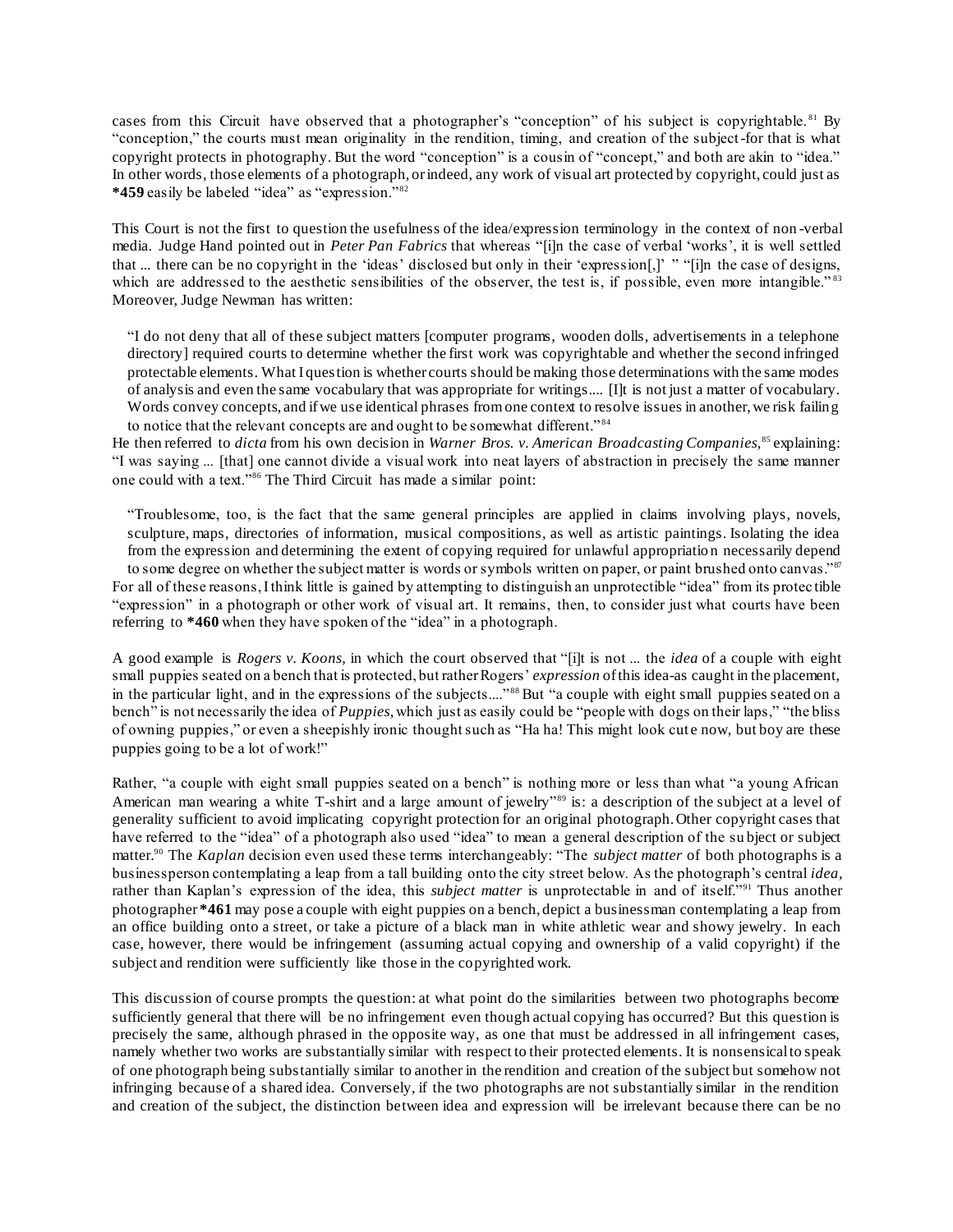infringement. The idea/expression distinction in photography, and probably the other visual arts, thus achieves nothing beyond what other, clearer copyright principles already accomplish.

I recognize that those principles sometimes may pose a problem like that Judge Hand identified with distinguishing idea from expression in the literary context. As Judge Hand observed, however, such line-drawing difficulties appear in all areas of the law. The important thing is that the categories at issue be useful and relevant, even if their precise boundaries are sometimes difficult to delineate. In the context of photography, the idea/expression distinction is not useful or relevant.

## *D. Comparison of the Coors Billboard and the Garnett Photograph*

The next step is to determine whether a trier of fact could or must find the Coors Billboard substantially similar to the Garnett Photograph with respect to their protected elements.

Substantial similarity ultimately is a question of fact. "The standard test for substantial similarity between two items is whether an ' ordinary observer, unless he set out to detect the disparities, would be disposed to overlook them, and regard [the] aesthetic appeal as the same.' "<sup>92</sup> The Second Circuit sometimes has applied a "more discerning observer" test when a work contains both protectible and unprotectible elements. The test "requires the court to eliminate the unprotectible elements from its consideration and to ask whether the protectible elements, standing alone, are substantially similar."93 The Circuit, however, is ambivalent about this test. In several cases dealing with fabric and garment designs, the Circuit has cautioned that:

**\*462** "a court is not to dissect the works at issue into separate components and compare only the copyrightable elements.... To do so would be to take the 'more discerning' test to an extreme, which would result in almost nothing being copyrightable because original works broken down into their composite parts would usually be little more than basic unprotectible elements like letters, colors and symbols."<sup>94</sup>

Dissecting the works into separate components and comparing only the copyrightable elements, however, appears to be exactly what the "more discerning observer" test calls for.

The Circuit indirectly spoke to this tension in the recent case of *Tufenkian Import/Export Ventures, Inc. v. Einstein Moomjy, Inc.*<sup>95</sup> There the trial court purported to use the more discerning observer test but nonetheless compared the "total-concept-and-feel" of carpet designs.<sup>96</sup> The Circuit observed that the more discerning observer test is "intended to emphasize that substantial similarity must exist between the defendant's allegedly infringing design and the *protectible* elements in the plaintiff's design."<sup>97</sup> In making its own comparison, the Circuit did not mention the "more discerning observer" test at all, but it did note that:

"the total-concept-and-feel locution functions as a reminder that, while the infringement analysis must *begin* by dissecting the copyrighted work into its component parts in order to clarify precisely what is not original, infringement analysis is not *simply* a matter of ascertaining similarity between components viewed in isolation.... The court, confronted with an allegedly infringing work, must analyze the two works closely to figure out in what respects, if any, they are similar, and then determine whether these similarities are due to protected aesthetic expressions original to the allegedly infringed work, or whether the similarity is to something in the original that is free for the taking."<sup>98</sup>

In light of these precedents, the Court concludes that it is immaterial whether the ordinary or more discerning observer test is used here because the inquiries would be identical. The cases agree that the relevant comparison is between the protectible elements in the Garnett Photograph and the Coors Billboard, but that those elements are not to be viewed in isolation.

The Garnett Photograph is protectible to the extent of its originality in the rendition and creation of the subject. Key elements of the Garnett Photograph that are in the public domain-such as Kevin Garnett's likeness-are not replicated in the Coors Billboard. Other elements arguably in the public domain-such as the existence of a cloudy sky, Garnett's pose, his white T-shirt, and his specific jewelry-may not be copyrightable in and of themselves, but their existence and arrangement in this photograph indisputably contribute to its originality. Thus the fact that the Garnett Photograph includes certain elements that would not be copyrightable in isolation does not affect the nature of the comparison. The question is whether the aesthetic appeal of the two images is the same.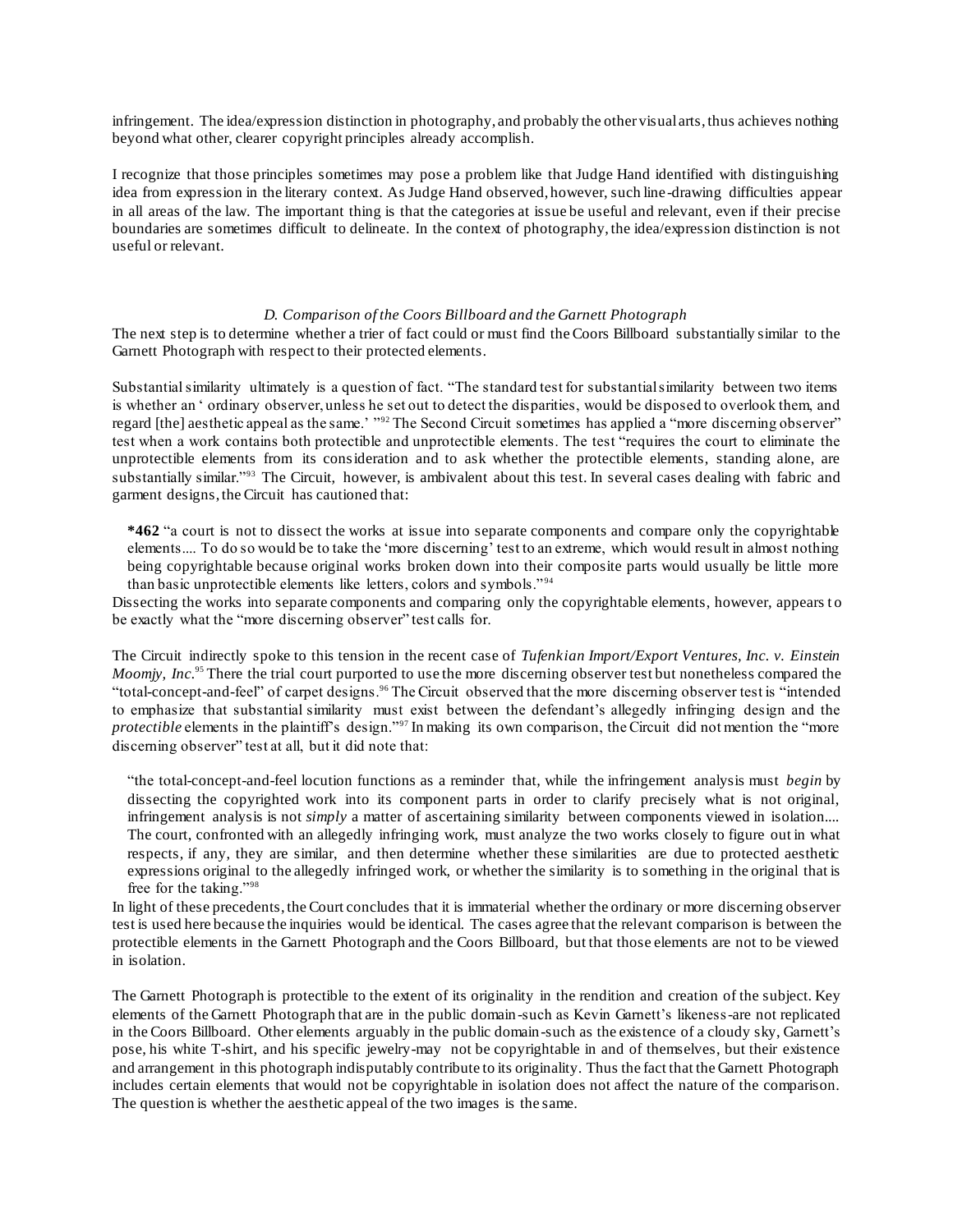The two photographs share a similar composition and angle. The lighting is similar, and both use a cloudy sky as backdrop. **\*463** The subjects are wearing similar clothing and similar jewelry arranged in a similar way. The defendants, in other words, appear to have recreated much of the subject that Mannion had created and the n, through imitation of angle and lighting, rendered it in a similar way. The similarities here thus relate to the Garnett Photograph's originality in the rendition and the creation of the subject and therefore to its protected elements.

There of course are differences between the two works. The similarity analysis may take into account some, but not all, of these. It long has been the law that "no plagiarist can excuse the wrong by showing how much of his work he did not pirate."<sup>99</sup> Thus the addition of the words "Iced Out" and a can of Coors Light beer may not enter into the similarity analysis.

Other differences, however, are in the nature of changes rather than additions. One image is black and white and dark, the other is in color and bright. One is the mirror image of the other. One depicts only an unidentified man's torso, the other the top three-fourths of Kevin Garnett's body. The jewelry is not identical. One T-shirt appears to fit more tightly than the other. These changes may enter the analysis because "[i]f the points of dissimilarity not only exceed the points of similarity, but indicate that the remaining points of similarity are, within the context of plaintiff's work, of minimal importance ... then no infringement results."<sup>100</sup>

The parties have catalogued at length and in depth the similarities and differences between these works. In the last analysis, a reasonable jury could find substantial similarity either present or absent. As in *Kisch v. Ammirati & Puris Inc.*,<sup>101</sup> which presents facts as close to this case as can be imagined, the images are such that infringement cannot be ruled out-or in-as a matter of law.

#### *Conclusion*

The defendants' motion for summary judgment dismissing the complaint (docket item 18) is granted to the extent that the complaint seeks relief for violation of the plaintiff's exclusive right to prepare derivative works and otherwise denied. The plaintiff's cross motion for summary judgment is denied.

SO ORDERED.

**\*465**

**\*464**

**\*466**

**\*467**

**\*468**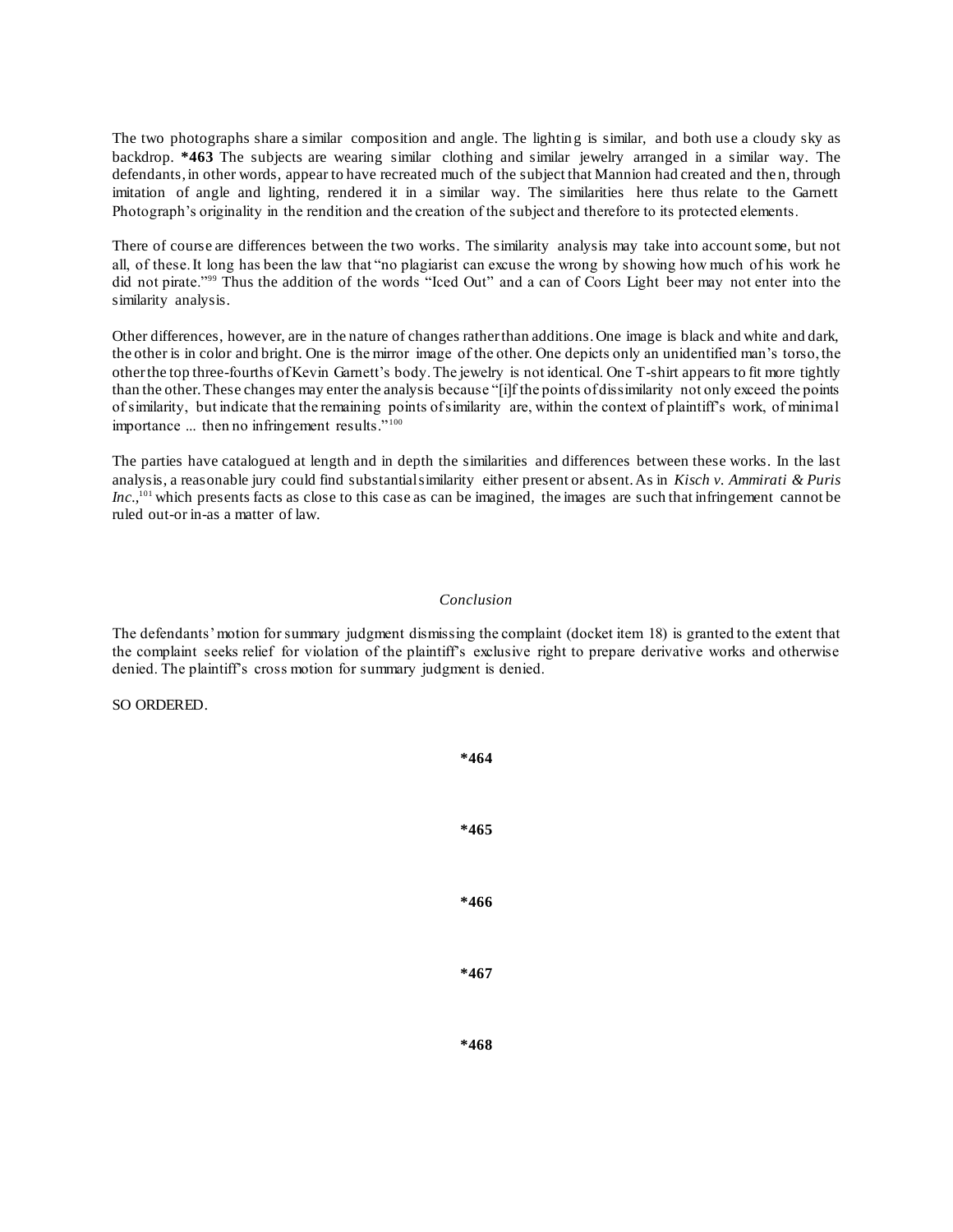| Footnotes |                                                                                                                                                                                                                                                                                                                                                                                                                                                                                                |
|-----------|------------------------------------------------------------------------------------------------------------------------------------------------------------------------------------------------------------------------------------------------------------------------------------------------------------------------------------------------------------------------------------------------------------------------------------------------------------------------------------------------|
| 1         | M annion Decl. $\P$ 1.                                                                                                                                                                                                                                                                                                                                                                                                                                                                         |
| 2         | $Id. \P 3.$                                                                                                                                                                                                                                                                                                                                                                                                                                                                                    |
| 3         | See Pl.Ex. A.                                                                                                                                                                                                                                                                                                                                                                                                                                                                                  |
| 4         | See id.; Def. Ex. A; Am. Cpt. Ex. B.                                                                                                                                                                                                                                                                                                                                                                                                                                                           |
| 5         | Published opinions in copyright cases concerning graphical works do not often include<br>reproductions of those works. Two exceptions are Knitwaves, Inc. v. Lollytogs Ltd., 71 F.3d<br>996, 1014-17 (2d Cir.1995) and Tufenkian Import/Export Ventures, Inc. v. Einstein Moomjy,<br>Inc., 237 F.Supp.2d 376, 390-93 (S.D.N.Y.2002). Such reproductions are helpful in<br>understanding the opinions, even if the images are not ideal because the West reporters print<br>in black and white. |
| 6         | Def. Ex. A; Pl. Ex. A; Am. Cpt. Ex. B; Mannion Decl. 114-5, 7-8.                                                                                                                                                                                                                                                                                                                                                                                                                               |
| $\tau$    | Cook Decl. ¶ 2.                                                                                                                                                                                                                                                                                                                                                                                                                                                                                |
| 8         | See Mannion Decl. ¶ 12; Cook Decl. ¶ 4; Fournier v. Erickson, 202 F.Supp.2d 290, 292<br>(S.D.N.Y.2002).                                                                                                                                                                                                                                                                                                                                                                                        |
| 9         | See, e.g., AMERICAN HERITAGE DICTIONARY 868 (4th ed.2000).                                                                                                                                                                                                                                                                                                                                                                                                                                     |
| 10        | See Cook Decl. ¶ 3, 5; Pl.Ex. B.                                                                                                                                                                                                                                                                                                                                                                                                                                                               |
| 11        | See Cook Decl. ¶ 5; Def. Ex. B.<br>The authorization was for "[u]sage in internal corporate merchandising catalog," Def. Ex.<br>B, which Mannion concedes extended to the Iced Out Comp Board. See Pl. Opening<br>Mem. 2; Pl. Reply Mem. 2.                                                                                                                                                                                                                                                    |
| 12        | See Pl.Ex. B.                                                                                                                                                                                                                                                                                                                                                                                                                                                                                  |
| 13        | Cook Decl. ¶ 6; Mannion Decl. ¶ [12, 17-19.                                                                                                                                                                                                                                                                                                                                                                                                                                                    |
| 14        | See Def. Ex. C; Am. Cpt. Ex. C.                                                                                                                                                                                                                                                                                                                                                                                                                                                                |
| 15        | Cook Decl. $\P$ 7.                                                                                                                                                                                                                                                                                                                                                                                                                                                                             |
| 16        | See Def. Ex. C; Am. Cpt. Ex. C.                                                                                                                                                                                                                                                                                                                                                                                                                                                                |
| 17        | Mannion Decl. 120.                                                                                                                                                                                                                                                                                                                                                                                                                                                                             |
| 18        | Am. Cpt. Ex. A.                                                                                                                                                                                                                                                                                                                                                                                                                                                                                |
| 19        | Id.                                                                                                                                                                                                                                                                                                                                                                                                                                                                                            |
| 20        | FED.R.CIV.P. 56(c); Anderson v. Liberty Lobby, Inc., 477 U.S. 242, 248, 106 S.Ct. 2505, 91<br>L.Ed.2d 202 (1986); White v. ABCO Eng'g Corp., 221 F.3d 293, 300 (2d Cir.2000).                                                                                                                                                                                                                                                                                                                  |
| 21        | Adickes v. S.H. Kress & Co., 398 U.S. 144, 157, 90 S.Ct. 1598, 26 L.Ed.2d 142 (1970).                                                                                                                                                                                                                                                                                                                                                                                                          |
| 22        | United States v. Diebold, Inc., 369 U.S. 654, 655, 82 S.Ct. 993, 8 L.Ed.2d 176 (1962);<br>Hetchkop v. Woodlawn at Grassmere, Inc., 116 F.3d 28, 33 (2d Cir.1997).                                                                                                                                                                                                                                                                                                                              |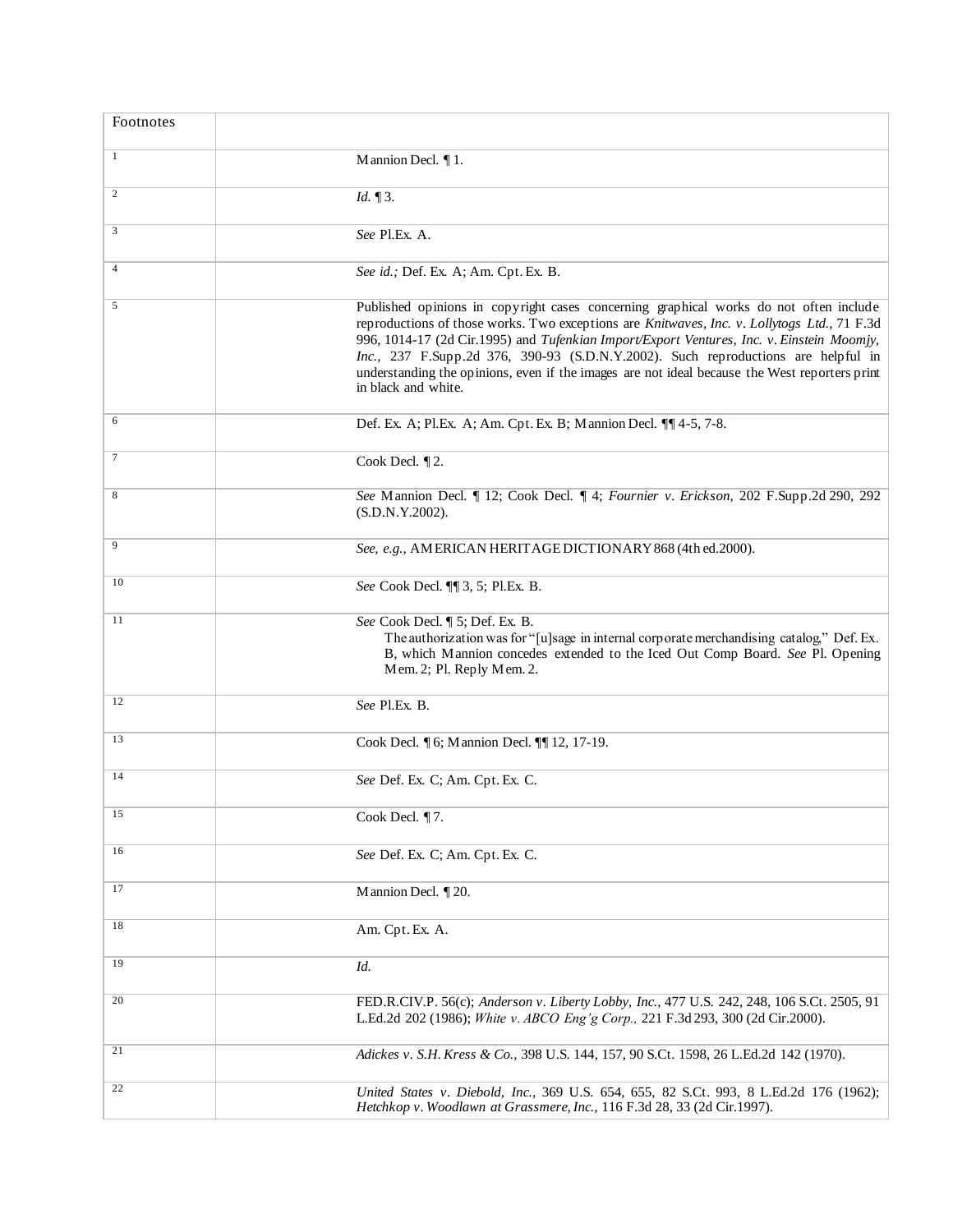| 23 | Hotel Employees & Restaurant Employees Union, Local 100 v. City of New York Dep't of<br>Parks & Recreation, 311 F.3d 534, 543 (2d Cir.2002) (quoting Heublein, Inc. v. United States,<br>996 F.2d 1455, 1461 (2d Cir.1993) (internal quotation marks omitted)); accord Make the Road<br>by Walking, Inc. v. Turner, 378 F.3d 133, 142 (2d Cir.2004).                                                                                                                                                                                                                                                                                                                                                                                                                                                                                                                                                                                                                                                                                                                                                                                                                                                                                                                                                                                                                                                                                                                                                                                                                                                                                                                                                                                                                                                                                                                                                                                                                                                                                                                                       |
|----|--------------------------------------------------------------------------------------------------------------------------------------------------------------------------------------------------------------------------------------------------------------------------------------------------------------------------------------------------------------------------------------------------------------------------------------------------------------------------------------------------------------------------------------------------------------------------------------------------------------------------------------------------------------------------------------------------------------------------------------------------------------------------------------------------------------------------------------------------------------------------------------------------------------------------------------------------------------------------------------------------------------------------------------------------------------------------------------------------------------------------------------------------------------------------------------------------------------------------------------------------------------------------------------------------------------------------------------------------------------------------------------------------------------------------------------------------------------------------------------------------------------------------------------------------------------------------------------------------------------------------------------------------------------------------------------------------------------------------------------------------------------------------------------------------------------------------------------------------------------------------------------------------------------------------------------------------------------------------------------------------------------------------------------------------------------------------------------------|
| 24 | Knitwaves, Inc. v. Lollytogs Ltd., 71 F.3d 996, 1002 (2d Cir.1995) (second emphasis added)<br>(quoting Fisher-Price, Inc. v. Well-Made Toy Mfg. Corp., 25 F.3d 119, 122-23 (2d Cir.1994));<br>accord Tufenkian Import/Export Ventures, Inc. v. Einstein Moomjy, Inc., 338 F.3d 127, 131<br>(2d Cir.2003) (citing Castle Rock Entm't, Inc. v. Carol Publ'g Group, Inc., 150 F.3d 132, 137-<br>38 (2d Cir.1998)); Boisson v. Banian, Ltd., 273 F.3d 262, 267-68 (2d Cir.2001) (citing Feist<br>Publ'ns, Inc. v. Rural Tel. Serv. Co., 499 U.S. 340, 361, 111 S.Ct. 1282, 113 L.Ed.2d 358<br>(1991) and Streetwise Maps, Inc. v. VanDam, Inc., 159 F.3d 739, 747 (2d Cir.1998)); Fournier<br>v. Erickson, 202 F.Supp.2d 290, 294 (S.D.N.Y.2002).                                                                                                                                                                                                                                                                                                                                                                                                                                                                                                                                                                                                                                                                                                                                                                                                                                                                                                                                                                                                                                                                                                                                                                                                                                                                                                                                              |
| 25 | 4 NIMMER ON COPYRIGHT § 13.01[B], at 13-8 ("NIMMER").                                                                                                                                                                                                                                                                                                                                                                                                                                                                                                                                                                                                                                                                                                                                                                                                                                                                                                                                                                                                                                                                                                                                                                                                                                                                                                                                                                                                                                                                                                                                                                                                                                                                                                                                                                                                                                                                                                                                                                                                                                      |
| 26 | E.g., Jorgensen v. Epic/Sony Records, 351 F.3d 46, 51 (2d Cir.2003); Boisson, 273 F.3d at<br>267-68 (citing Laureyssens v. Idea Group, Inc., 964 F.2d 131, 140 (2d Cir.1992)).                                                                                                                                                                                                                                                                                                                                                                                                                                                                                                                                                                                                                                                                                                                                                                                                                                                                                                                                                                                                                                                                                                                                                                                                                                                                                                                                                                                                                                                                                                                                                                                                                                                                                                                                                                                                                                                                                                             |
| 27 | See Def. Opening Mem. 7; Def. Supp. Mem. 5.                                                                                                                                                                                                                                                                                                                                                                                                                                                                                                                                                                                                                                                                                                                                                                                                                                                                                                                                                                                                                                                                                                                                                                                                                                                                                                                                                                                                                                                                                                                                                                                                                                                                                                                                                                                                                                                                                                                                                                                                                                                |
| 28 | Contrary to the implication in some of the plaintiff's papers, see Am. Cpt. 11 27-29; Pl.<br>Opening Mem. 6; Pl. Supp. Mem. 6-10; see also Tr. (1/27/05) 8-11, 14-19, 25, 30-32, 34-36<br>("Tr."), this case does not require a determination whether the defendants have violated the<br>plaintiff's exclusive right under 17 U.S.C. § 106(2) to prepare derivative works based upon<br>the Garnett Photograph. The image used on the Iced Out Comp Board may have been a<br>derivative work based upon the Garnett Photograph, see 17 U.S.C. § 101 (2005), but CHWA<br>obtained the right to use the Garnett Photograph in connection with the Iced Out Comp Board.<br>The question whether the Coors Billboard is a derivative work based upon the Garnett<br>Photograph is immaterial. "[A] work will be considered a derivative work only if it would<br>be considered an infringing work" absent consent. 1 NIMMER § 3.01, at 3-4. That is, the<br>infringement inquiry logically precedes or at least controls the derivative work inquiry.<br>Finally-again contrary to the plaintiff's suggestion, see Pl. Opening Mem. 9; Pl. Reply<br>Mem. 2-4; Tr. 21-24-also immaterial is the question whether the Coors Billboard may<br>infringe Mannion's copyright if the Coors Billboard is not substantially similar to the<br>Garnett Photograph but is substantially similar to the Garnett Photograph's hypothesized<br>derivative on the Iced Out Comp Board. Mannion has no registered copyright in the<br>image on the Iced Out Comp Board, which precludes a suit for infringement based upon<br>that image. Well-Made Toy Mfg. Corp. v. Goffa Int'l Corp., 354 F.3d 112, 115-117 (2d)<br>Cir.2003); 17 U.S.C. $\S$ 411(a) (2005).<br>The only question in this case is whether the Coors Billboard infringes the copyright in<br>the Garnett Photograph. The only material comparison therefore is between those two<br>images. Accordingly, the complaint is dismissed to the extent that it asserts a violation of<br>Mannion's exclusive right to prepare derivative works. |
| 29 | Feist Publ'ns, Inc. v. Rural Tel. Serv. Co., 499 U.S. 340, 345, 111 S.Ct. 1282, 113 L.Ed.2d<br>358 (1991).                                                                                                                                                                                                                                                                                                                                                                                                                                                                                                                                                                                                                                                                                                                                                                                                                                                                                                                                                                                                                                                                                                                                                                                                                                                                                                                                                                                                                                                                                                                                                                                                                                                                                                                                                                                                                                                                                                                                                                                 |
| 30 | Id. at 348, 111 S.Ct. 1282.                                                                                                                                                                                                                                                                                                                                                                                                                                                                                                                                                                                                                                                                                                                                                                                                                                                                                                                                                                                                                                                                                                                                                                                                                                                                                                                                                                                                                                                                                                                                                                                                                                                                                                                                                                                                                                                                                                                                                                                                                                                                |
| 31 | <i>Id.</i> at 345, 111 S.Ct. 1282 (citing 1 NIMMER §§ 2.01[A], [B] (1990)).                                                                                                                                                                                                                                                                                                                                                                                                                                                                                                                                                                                                                                                                                                                                                                                                                                                                                                                                                                                                                                                                                                                                                                                                                                                                                                                                                                                                                                                                                                                                                                                                                                                                                                                                                                                                                                                                                                                                                                                                                |
| 32 | 1 NIMMER § 2.08[E][1], at 2-130.                                                                                                                                                                                                                                                                                                                                                                                                                                                                                                                                                                                                                                                                                                                                                                                                                                                                                                                                                                                                                                                                                                                                                                                                                                                                                                                                                                                                                                                                                                                                                                                                                                                                                                                                                                                                                                                                                                                                                                                                                                                           |
| 33 | E.g., Caratzas v. Time Life, Inc., No. 92 Civ. 6346(PKL), 1992 WL 322033, at *4 (S.D.N.Y.<br>Oct.23, 1992) (observing, in the context of photographs of historic sites, that "Justice Holmes"<br>made it clear almost ninety years ago that actionable copying does not occur where a<br>photographer takes a picture of the subject matter depicted in a copyrighted photograph, so<br>long as the second photographer does not copy original aspects of the copyrighted work, such                                                                                                                                                                                                                                                                                                                                                                                                                                                                                                                                                                                                                                                                                                                                                                                                                                                                                                                                                                                                                                                                                                                                                                                                                                                                                                                                                                                                                                                                                                                                                                                                       |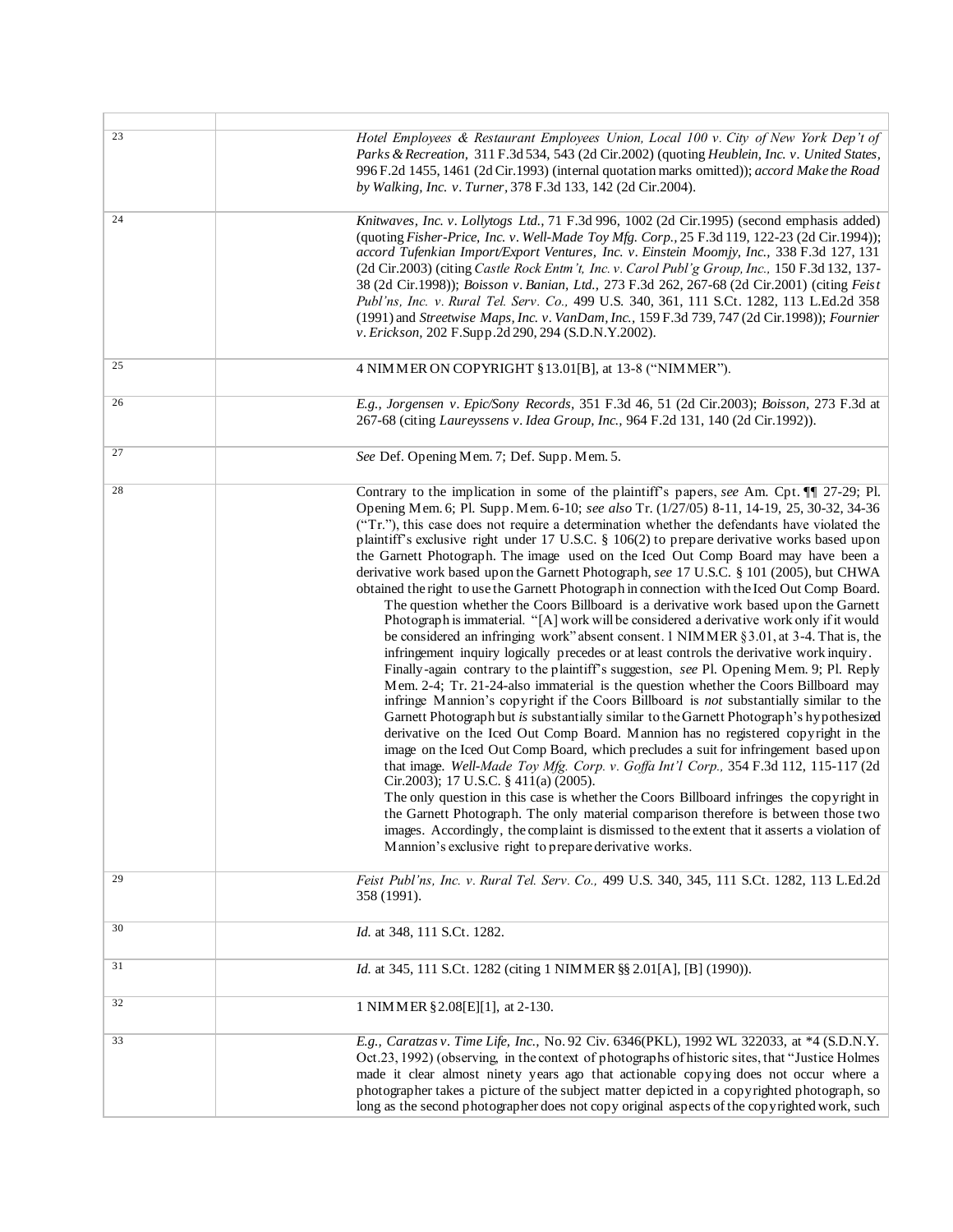|    | as lighting or placement of the subject.").                                                                                                                                                                                                                                                                                                                                                                                                                                                                                                                                                                                                                                                                                                                                                                                                                                                                                                                                                                                                                                                                                                                                                                                                                                                                                                                                                                                                                                                                                                                                                                                                                                                                                                                                                                                                                                                                                                                                                    |
|----|------------------------------------------------------------------------------------------------------------------------------------------------------------------------------------------------------------------------------------------------------------------------------------------------------------------------------------------------------------------------------------------------------------------------------------------------------------------------------------------------------------------------------------------------------------------------------------------------------------------------------------------------------------------------------------------------------------------------------------------------------------------------------------------------------------------------------------------------------------------------------------------------------------------------------------------------------------------------------------------------------------------------------------------------------------------------------------------------------------------------------------------------------------------------------------------------------------------------------------------------------------------------------------------------------------------------------------------------------------------------------------------------------------------------------------------------------------------------------------------------------------------------------------------------------------------------------------------------------------------------------------------------------------------------------------------------------------------------------------------------------------------------------------------------------------------------------------------------------------------------------------------------------------------------------------------------------------------------------------------------|
| 34 | See Rogers v. Koons, 960 F.2d 301 (2d Cir.1992); Gross v. Seligman, 212 F. 930 (2d Cir.1914).                                                                                                                                                                                                                                                                                                                                                                                                                                                                                                                                                                                                                                                                                                                                                                                                                                                                                                                                                                                                                                                                                                                                                                                                                                                                                                                                                                                                                                                                                                                                                                                                                                                                                                                                                                                                                                                                                                  |
| 35 | 1 NIMMER § 2.08[E][1], at 2-129; see also Bridgeman Art Library, Ltd. v. Corel Corp., 36<br>F.Supp.2d 191, 196 (S.D.N.Y.1999).                                                                                                                                                                                                                                                                                                                                                                                                                                                                                                                                                                                                                                                                                                                                                                                                                                                                                                                                                                                                                                                                                                                                                                                                                                                                                                                                                                                                                                                                                                                                                                                                                                                                                                                                                                                                                                                                 |
| 36 | See Burrow-Giles Lithographic Co. v. Sarony, 111 U.S. 53, 4 S.Ct. 279, 28 L.Ed. 349 (1884);<br>SHL Imaging, Inc. v. Artisan House, Inc., 117 F.Supp.2d 301, 307-08 (S.D.N.Y.2000)<br>(recounting the history of Burrow-Giles with reference to THE WAKING DREAM:<br>PHOTOGRAPHY'S FIRST CENTURY 339-40 (Met. Museum of Art 1993)).<br>The photograph at issue in Burrow-Giles is reproduced in MELVILLE B. NIMMER ET<br>AL., CASES AND MATERIALSON COPYRIGHT 11 (6th ed. 2000) ("CASES AND<br>MATERIALSON COPYRIGHT").                                                                                                                                                                                                                                                                                                                                                                                                                                                                                                                                                                                                                                                                                                                                                                                                                                                                                                                                                                                                                                                                                                                                                                                                                                                                                                                                                                                                                                                                         |
| 37 | See Burrow-Giles Lithographic Co., 111 U.S. at 60, 4 S.Ct. 279 (originality of Wilde portrait<br>founded upon overall composition, including pose, clothing, background, light, and shade,<br>"suggesting and evoking the desired expression"); Leibovitz v. Paramount Pictures Corp., 137<br>F.3d 109, 116 (2d Cir.1998) ("Leibovitz is entitled to protection for such artistic elements as<br>the particular lighting, the resulting skin tone of the subject, and the camera angle that she<br>selected."); <i>Rogers v. Koons</i> , 960 F.2d 301, 307 (2d Cir.1992) ("Elements of originality in a<br>photograph may include posing the subjects, lighting, angle, selection of film and camera,<br>evoking the desired expression, and almost any other variant involved."); Gross v. Seligman,<br>212 F. 930, 931 (2d Cir.1914) ("exercise of artistic talent" reflected in "pose, light, and shade,<br>etc."); SHL Imaging, Inc. v. Artisan House, Inc., 117 F.Supp.2d 301, 311 (S.D.N.Y.2000)<br>("What makes plaintiff's photographs original is the totality of the precise lighting selection,<br>angle of the camera, lens and filter selection."); E. Am. Trio Prods., Inc. v. Tang Elec. Corp.,<br>97 F.Supp.2d 395, 417 (S.D.N.Y.2000) ("The necessary originality for a photograph may be<br>founded upon, among other things, the photographer's choice of subject matter, angle of<br>photograph, lighting, determination of the precise time when the photograph is to be taken, the<br>kind of camera, the kind of film, the kind of lens, and the area in which the pictures are<br>taken."); Kisch v. Ammirati & Puris Inc., 657 F.Supp. 380, 382 (S.D.N.Y.1987) (copyrightable<br>elements of a photograph "include such features as the photographer's selection of lighting,<br>shading, positioning and timing.").<br>Even these lists are not complete. They omit such features as the amount of the image in<br>focus, its graininess, and the level of contrast. |
| 38 | Rogers v. Koons, 960 F.2d 301, 307 (2d Cir.1992).                                                                                                                                                                                                                                                                                                                                                                                                                                                                                                                                                                                                                                                                                                                                                                                                                                                                                                                                                                                                                                                                                                                                                                                                                                                                                                                                                                                                                                                                                                                                                                                                                                                                                                                                                                                                                                                                                                                                              |
| 39 | SHL Imaging, Inc. v. Artisan House, Inc., 117 F.Supp.2d 301, 311 (S.D.N.Y.2000).                                                                                                                                                                                                                                                                                                                                                                                                                                                                                                                                                                                                                                                                                                                                                                                                                                                                                                                                                                                                                                                                                                                                                                                                                                                                                                                                                                                                                                                                                                                                                                                                                                                                                                                                                                                                                                                                                                               |
| 40 | E. Am. Trio Prods., Inc. v. Tang Elec. Corp., 97 F.Supp.2d 395, 417 (S.D.N.Y.2000) (Kaplan,<br>$J.$ )                                                                                                                                                                                                                                                                                                                                                                                                                                                                                                                                                                                                                                                                                                                                                                                                                                                                                                                                                                                                                                                                                                                                                                                                                                                                                                                                                                                                                                                                                                                                                                                                                                                                                                                                                                                                                                                                                          |
| 41 | Feist, 499 U.S. at 359-60, 111 S.Ct. 1282.                                                                                                                                                                                                                                                                                                                                                                                                                                                                                                                                                                                                                                                                                                                                                                                                                                                                                                                                                                                                                                                                                                                                                                                                                                                                                                                                                                                                                                                                                                                                                                                                                                                                                                                                                                                                                                                                                                                                                     |
| 42 | 36 F.Supp.2d 191 (S.D.N.Y.1999).                                                                                                                                                                                                                                                                                                                                                                                                                                                                                                                                                                                                                                                                                                                                                                                                                                                                                                                                                                                                                                                                                                                                                                                                                                                                                                                                                                                                                                                                                                                                                                                                                                                                                                                                                                                                                                                                                                                                                               |
| 43 | Id. at 197; Bridgeman Art Library, Ltd. v. Corel Corp., 25 F.Supp.2d 421, 427 & nn. 41, 47<br>(S.D.N.Y.1998).                                                                                                                                                                                                                                                                                                                                                                                                                                                                                                                                                                                                                                                                                                                                                                                                                                                                                                                                                                                                                                                                                                                                                                                                                                                                                                                                                                                                                                                                                                                                                                                                                                                                                                                                                                                                                                                                                  |
| 44 | HON. SIR HUGH LADDIE ET AL., THE MODERN LAW OF COPYRIGHT AND<br>DESIGNS (3d ed. Butterworths 2000) ("LADDIE").                                                                                                                                                                                                                                                                                                                                                                                                                                                                                                                                                                                                                                                                                                                                                                                                                                                                                                                                                                                                                                                                                                                                                                                                                                                                                                                                                                                                                                                                                                                                                                                                                                                                                                                                                                                                                                                                                 |
| 45 | See Copyright, Designs and Patents Act 1988, c. 48, § 1(1)(a); 1 LADDIE § 1.8.                                                                                                                                                                                                                                                                                                                                                                                                                                                                                                                                                                                                                                                                                                                                                                                                                                                                                                                                                                                                                                                                                                                                                                                                                                                                                                                                                                                                                                                                                                                                                                                                                                                                                                                                                                                                                                                                                                                 |
| 46 | See 1 LADDIE § 4.57, at 229.                                                                                                                                                                                                                                                                                                                                                                                                                                                                                                                                                                                                                                                                                                                                                                                                                                                                                                                                                                                                                                                                                                                                                                                                                                                                                                                                                                                                                                                                                                                                                                                                                                                                                                                                                                                                                                                                                                                                                                   |
| 47 | Id.                                                                                                                                                                                                                                                                                                                                                                                                                                                                                                                                                                                                                                                                                                                                                                                                                                                                                                                                                                                                                                                                                                                                                                                                                                                                                                                                                                                                                                                                                                                                                                                                                                                                                                                                                                                                                                                                                                                                                                                            |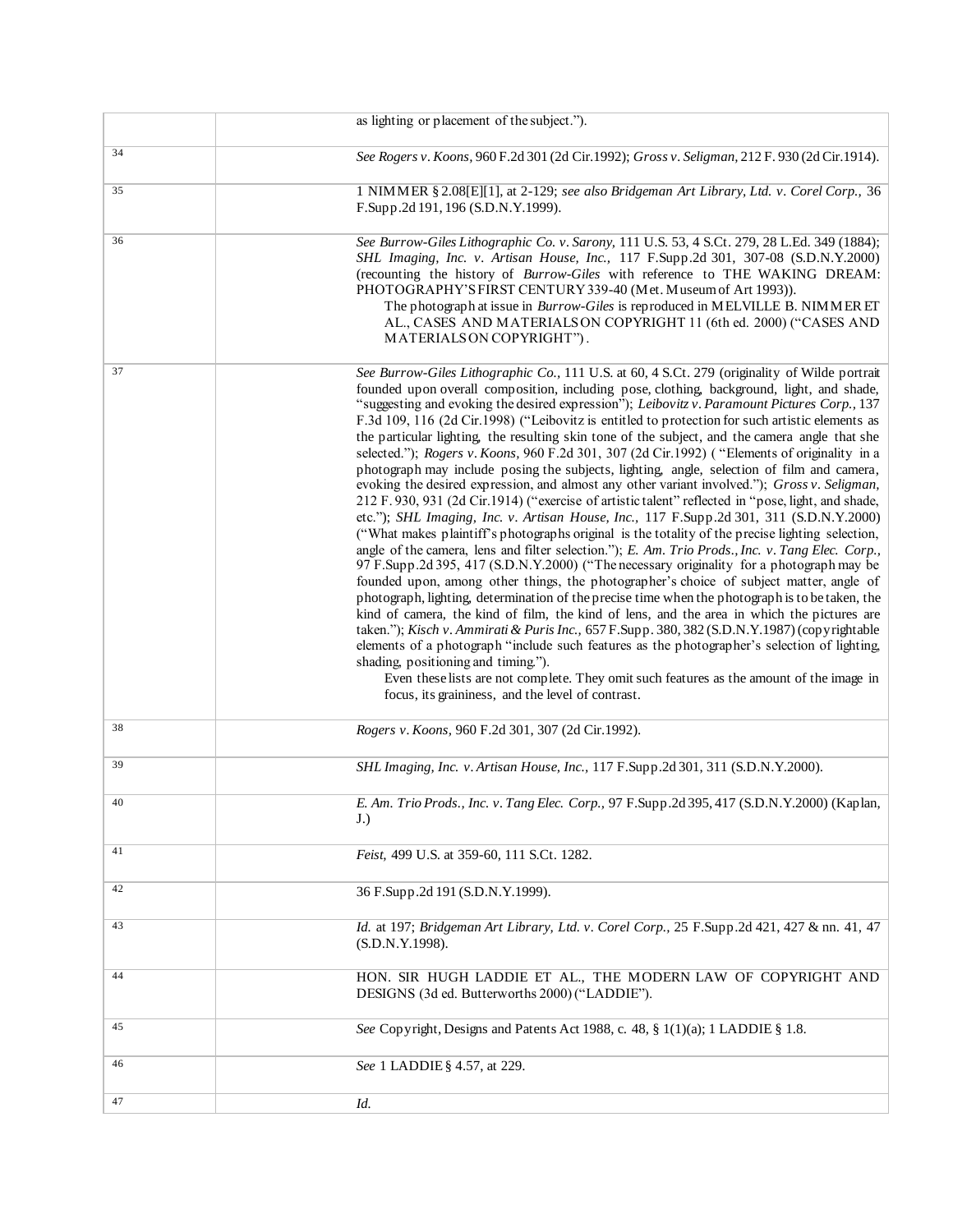| 48 | See Caratzas v. Time Life, Inc., No. 92 Civ. 6346(PKL), 1992 WL 322033, at *4 (S.D.N.Y.<br>Oct.23, 1992); Leigh v. Warner Bros., 212 F.3d 1210, 1214 (11th Cir.2000); see also Bleistein<br>v. Donaldson Lithographing Co., 188 U.S. 239, 249, 23 S.Ct. 298, 47 L.Ed. 460 (1903) ("It<br>is obvious also that the plaintiff's case is not affected by the fact, if it be one, that the pictures<br>represent actual groups-visible things. They seem from the testimony to have been composed<br>from hints or description, not from sight But even if they had been drawn from the life, that<br>fact would not deprive them of protection. The opposite proposition would mean that a portrait<br>by Velasquez or Whistler was common property because others might try their hand on the<br>same face. Others are free to copy the original. They are not free to copy the copy."); Franklin<br>Mint Corp. v. Nat'l Wildlife Art Exchange, Inc., 575 F.2d 62, 65 (3d Cir.1978) (same); F.W.<br>Woolworth Co. v. Contemporary Arts, 193 F.2d 162, 164 (1st Cir.1951) ("It is the well<br>established rule that a copyright on a work of art does not protect a subject, but only the<br>treatment of a subject."); BENJAMIN KAPLAN, AN UNHURRIED VIEW OF<br>COPYRIGHT 56 (1967) (observing that, with respect to "works of 'fine art,' " "the manner<br>of execution is usually of more interest than the subject pictured."). |
|----|----------------------------------------------------------------------------------------------------------------------------------------------------------------------------------------------------------------------------------------------------------------------------------------------------------------------------------------------------------------------------------------------------------------------------------------------------------------------------------------------------------------------------------------------------------------------------------------------------------------------------------------------------------------------------------------------------------------------------------------------------------------------------------------------------------------------------------------------------------------------------------------------------------------------------------------------------------------------------------------------------------------------------------------------------------------------------------------------------------------------------------------------------------------------------------------------------------------------------------------------------------------------------------------------------------------------------------------------------------------------------------------------------------------------------------|
| 49 | 117 F.Supp.2d 301 (S.D.N.Y.2000).                                                                                                                                                                                                                                                                                                                                                                                                                                                                                                                                                                                                                                                                                                                                                                                                                                                                                                                                                                                                                                                                                                                                                                                                                                                                                                                                                                                                |
| 50 | <i>Id.</i> at 311.                                                                                                                                                                                                                                                                                                                                                                                                                                                                                                                                                                                                                                                                                                                                                                                                                                                                                                                                                                                                                                                                                                                                                                                                                                                                                                                                                                                                               |
| 51 | 1 LADDIE § 4.57, at 229.                                                                                                                                                                                                                                                                                                                                                                                                                                                                                                                                                                                                                                                                                                                                                                                                                                                                                                                                                                                                                                                                                                                                                                                                                                                                                                                                                                                                         |
| 52 | 234 F. 963 (S.D.N.Y.1916).                                                                                                                                                                                                                                                                                                                                                                                                                                                                                                                                                                                                                                                                                                                                                                                                                                                                                                                                                                                                                                                                                                                                                                                                                                                                                                                                                                                                       |
| 53 | <i>Id.</i> at 964.                                                                                                                                                                                                                                                                                                                                                                                                                                                                                                                                                                                                                                                                                                                                                                                                                                                                                                                                                                                                                                                                                                                                                                                                                                                                                                                                                                                                               |
| 54 | A digital image of the photograph may be found at http://www.fulcrumgallery.com/print-<br>38089.aspx (last visited July 20, 2005).                                                                                                                                                                                                                                                                                                                                                                                                                                                                                                                                                                                                                                                                                                                                                                                                                                                                                                                                                                                                                                                                                                                                                                                                                                                                                               |
| 55 | A digital image appears at http://www.gallerym.com/work.cfm? ID=69 (last visited July 20,<br>2005).                                                                                                                                                                                                                                                                                                                                                                                                                                                                                                                                                                                                                                                                                                                                                                                                                                                                                                                                                                                                                                                                                                                                                                                                                                                                                                                              |
| 56 | See, e.g., http://www.raydoan.com/6140.asp (last visited July 20, 2005); http://www<br>.shusterimages.net/Bears% 20at% 20Brooks% 20Falls.htm (last visited July 20, 2005).                                                                                                                                                                                                                                                                                                                                                                                                                                                                                                                                                                                                                                                                                                                                                                                                                                                                                                                                                                                                                                                                                                                                                                                                                                                       |
| 57 | 1 LADDIE § 4.57, at 229.                                                                                                                                                                                                                                                                                                                                                                                                                                                                                                                                                                                                                                                                                                                                                                                                                                                                                                                                                                                                                                                                                                                                                                                                                                                                                                                                                                                                         |
| 58 | 960 F.2d 301 (2d Cir.1992).                                                                                                                                                                                                                                                                                                                                                                                                                                                                                                                                                                                                                                                                                                                                                                                                                                                                                                                                                                                                                                                                                                                                                                                                                                                                                                                                                                                                      |
| 59 | 212 F. 930 (2d Cir.1914).                                                                                                                                                                                                                                                                                                                                                                                                                                                                                                                                                                                                                                                                                                                                                                                                                                                                                                                                                                                                                                                                                                                                                                                                                                                                                                                                                                                                        |
| 60 | For a reproduction of the works at issue in Rogers v. Koons, see ROBERT C. OSTERBERG<br>& ERIC C. OSTERBERG, SUBSTANTIAL SIMILARITY IN COPYRIGHT LAW A-24, A-<br>25 (Practising Law Institute 2003).                                                                                                                                                                                                                                                                                                                                                                                                                                                                                                                                                                                                                                                                                                                                                                                                                                                                                                                                                                                                                                                                                                                                                                                                                             |
| 61 | 960 F.2d at 304.                                                                                                                                                                                                                                                                                                                                                                                                                                                                                                                                                                                                                                                                                                                                                                                                                                                                                                                                                                                                                                                                                                                                                                                                                                                                                                                                                                                                                 |
| 62 | See id. ("When Rogers went to [Jim Scanlon's] home  he decided that taking a picture of the<br>puppies alone [as Scanlon originally had requested] would not work successfully, and chose<br>instead to include [the Scanlons] holding them [Rogers] selected the light, the location, the<br>bench on which the Scanlons are seated and the arrangement of the small dogs.").                                                                                                                                                                                                                                                                                                                                                                                                                                                                                                                                                                                                                                                                                                                                                                                                                                                                                                                                                                                                                                                   |
| 63 | The two photographs are reproduced in CASES AND MATERIALS ON COPYRIGHT 211.                                                                                                                                                                                                                                                                                                                                                                                                                                                                                                                                                                                                                                                                                                                                                                                                                                                                                                                                                                                                                                                                                                                                                                                                                                                                                                                                                      |
| 64 | 212 F. at 930-31.<br>Also part of the court's analysis was the observation that there were "many close"<br>identities of  light [] and shade." Id.                                                                                                                                                                                                                                                                                                                                                                                                                                                                                                                                                                                                                                                                                                                                                                                                                                                                                                                                                                                                                                                                                                                                                                                                                                                                               |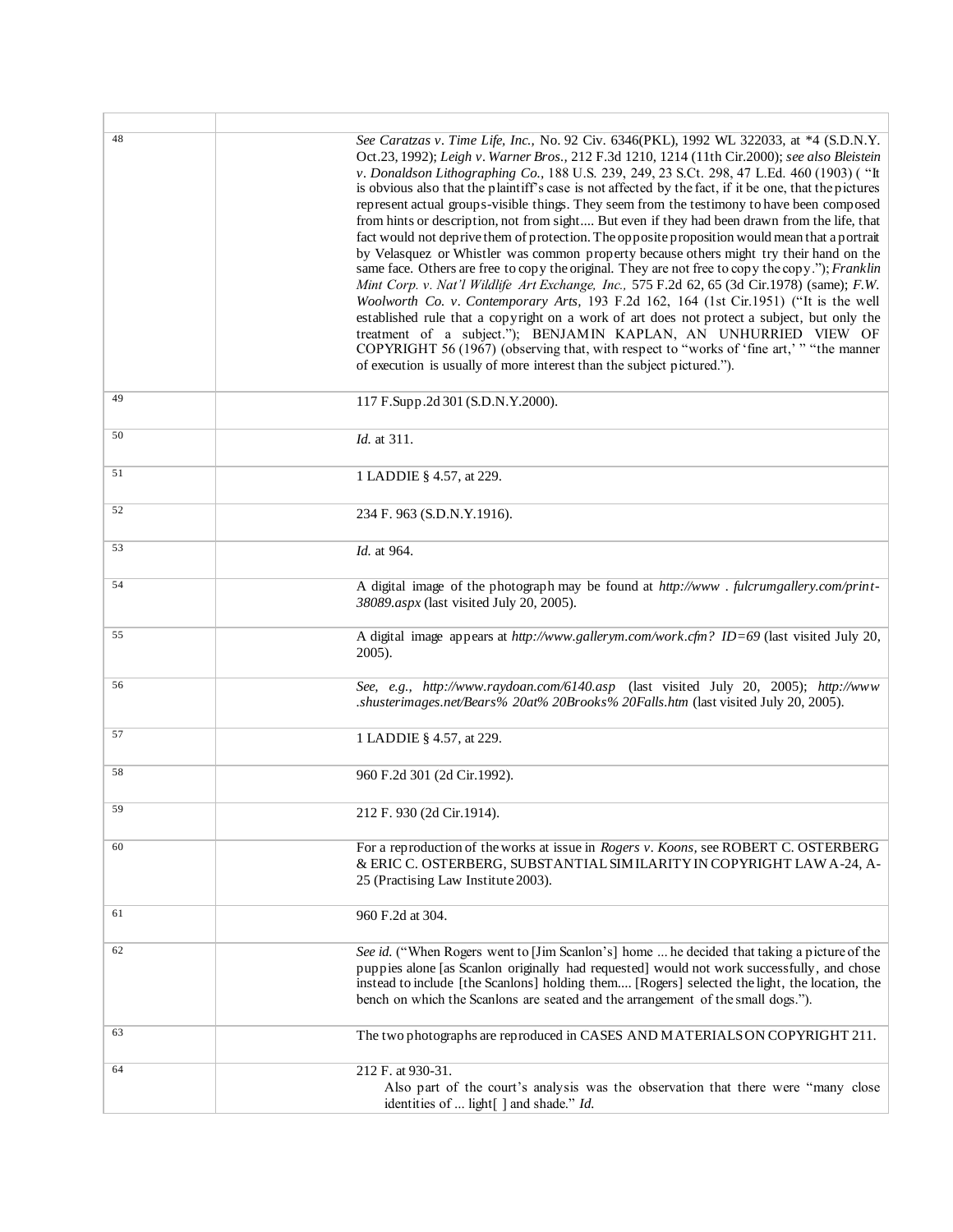| 65 | I recognize that the preceding analysis focuses on a medium-traditional print photography-that<br>is being supplanted in significant degree by digital technology. These advancements may or<br>may not demand a different analytical framework.                                                                                                                                                                                                                                                                                                                                                                                                                                                                                                                                                                                                                                                                                                                                                                                                                                                                                                                                                                                                                                                                                                                                                                                                                                                          |
|----|-----------------------------------------------------------------------------------------------------------------------------------------------------------------------------------------------------------------------------------------------------------------------------------------------------------------------------------------------------------------------------------------------------------------------------------------------------------------------------------------------------------------------------------------------------------------------------------------------------------------------------------------------------------------------------------------------------------------------------------------------------------------------------------------------------------------------------------------------------------------------------------------------------------------------------------------------------------------------------------------------------------------------------------------------------------------------------------------------------------------------------------------------------------------------------------------------------------------------------------------------------------------------------------------------------------------------------------------------------------------------------------------------------------------------------------------------------------------------------------------------------------|
| 66 | M annion Decl. $\P\P$ 4-7, 9.                                                                                                                                                                                                                                                                                                                                                                                                                                                                                                                                                                                                                                                                                                                                                                                                                                                                                                                                                                                                                                                                                                                                                                                                                                                                                                                                                                                                                                                                             |
| 67 | Def. Reply Mem. 10-11.<br>The defendants complain as well that Mannion's declaration does not mention, among<br>other things, the type of film, camera, and filters that he used to produce the Garnett<br>Photograph. Id. at 11. These omissions are irrelevant. As discussed above, originality in<br>the rendition is assessed with respect to the work, not the artist's specific decisions in<br>producing it.                                                                                                                                                                                                                                                                                                                                                                                                                                                                                                                                                                                                                                                                                                                                                                                                                                                                                                                                                                                                                                                                                       |
| 68 | Knitwaves, Inc. v. Lollytogs Ltd., 71 F.3d 996, 1003 (2d Cir.1995) (citation omitted).                                                                                                                                                                                                                                                                                                                                                                                                                                                                                                                                                                                                                                                                                                                                                                                                                                                                                                                                                                                                                                                                                                                                                                                                                                                                                                                                                                                                                    |
| 69 | Def. Br. 6.                                                                                                                                                                                                                                                                                                                                                                                                                                                                                                                                                                                                                                                                                                                                                                                                                                                                                                                                                                                                                                                                                                                                                                                                                                                                                                                                                                                                                                                                                               |
| 70 | See 4 NIMMER § 13.03[B][2][a]; 17 U.S.C. § 102(b).                                                                                                                                                                                                                                                                                                                                                                                                                                                                                                                                                                                                                                                                                                                                                                                                                                                                                                                                                                                                                                                                                                                                                                                                                                                                                                                                                                                                                                                        |
| 71 | 4 NIMMER § 13.03[B][3].                                                                                                                                                                                                                                                                                                                                                                                                                                                                                                                                                                                                                                                                                                                                                                                                                                                                                                                                                                                                                                                                                                                                                                                                                                                                                                                                                                                                                                                                                   |
| 72 | 133 F.Supp.2d 317 (S.D.N.Y.2001).                                                                                                                                                                                                                                                                                                                                                                                                                                                                                                                                                                                                                                                                                                                                                                                                                                                                                                                                                                                                                                                                                                                                                                                                                                                                                                                                                                                                                                                                         |
| 73 | The Kaplan decision itself characterized the "idea" as "a businessperson contemplating a leap<br>from a tall building onto the city street below," see id. at 323, but this characterization does<br>not fully account for the disposition of the case. The court agreed with the defendants that:<br>"in order to most accurately express th[is] idea , the photograph must be taken from the<br>'jumper's' own viewpoint, which would (i) naturally include the sheer side of the building<br>and the traffic below, and (ii) logically restrict the visible area of the businessperson's<br>body to his shoes and a certain portion of his pants legs Thus, the angle and viewpoint<br>used in both photographs are essential to, commonly associated with, and naturally flow<br>from the photograph's unprotectable subject matter [T]he most common, and most<br>effective, viewpoint from which the convey the idea of the 'jumper'  remains that of<br>the 'jumper' himself." Id. at 326.<br>The Kaplan court's observations about the angle and viewpoint "essential to" and<br>"commonly associated with," that "naturally flow from," "most accurately express," and<br>"most effective[ly]" convey the "idea of a businessperson's contemplation of a leap" are<br>unpersuasive. Thus, the opinion is best read to hold that the "idea" expressed was that of<br>a businessperson contemplating suicide as seen from his own vantage point because only<br>this reading explains the outcome. |
| 74 | Nichols v. Universal Pictures Corp., 45 F.2d 119, 121 (2d Cir.1930) (citation omitted).<br>This passage is often referred to as the abstractions test, but it is no such thing. Judge<br>Newman has lamented this parlance and the underlying difficulty it elides: "Judge Hand<br>manifestly did not think of his observations as the enunciation of anything that might be<br>called a 'test.' His disclaimer (for himself and everyone else) of the ability to 'fix the<br>boundary' should have been sufficient caution that no 'test' capable of yielding a result<br>was intended." Hon. Jon O. Newman, New Lyrics for an Old Melody: The<br>Idea/Expression Dichotomy in the Computer Age, 17 CARDOZO ARTS & ENT. L.J.<br>691, 694 (1999).                                                                                                                                                                                                                                                                                                                                                                                                                                                                                                                                                                                                                                                                                                                                                         |
| 75 | Peter Pan Fabrics, Inc. v. Martin Weiner Corp., 274 F.2d 487, 489 (2d Cir.1960).                                                                                                                                                                                                                                                                                                                                                                                                                                                                                                                                                                                                                                                                                                                                                                                                                                                                                                                                                                                                                                                                                                                                                                                                                                                                                                                                                                                                                          |
| 76 | See, e.g., Attia v. Soc'y of the N.Y. Hosp., 201 F.3d 50, 54 (2d Cir.1999) (quoting Peter Pan<br>Fabrics); Williams v. Crichton, 84 F.3d 581, 587-588 (2d Cir.1996) ("The distinction between<br>an idea and its expression is an elusive one."); Durham Indus., Inc. v. Tomy Corp., 630 F.2d<br>905, 912 (2d Cir.1980) (quoting Peter Pan Fabrics and characterizing "the idea/expression<br>distinction" as "an imprecise tool"); Reyher v. Children's Television Workshop, 533 F.2d 87,                                                                                                                                                                                                                                                                                                                                                                                                                                                                                                                                                                                                                                                                                                                                                                                                                                                                                                                                                                                                                |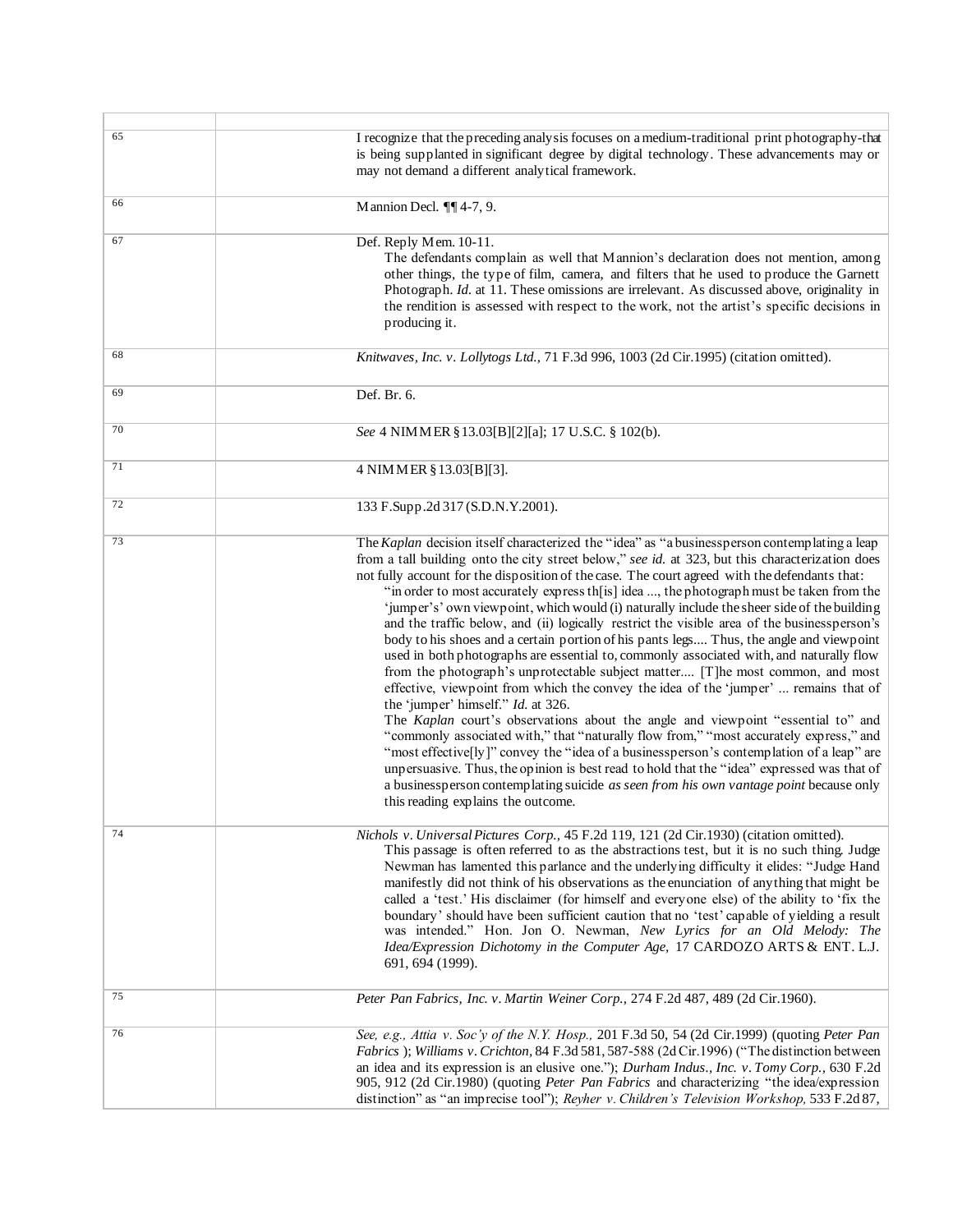|    | 91 (2d Cir.1976) (acknowledging that "the demarcation between idea and expression may not<br>be susceptible to overly helpful generalization"); Herbert Rosenthal Jewelry Corp. v.<br>Kalpakian, 446 F.2d 738, 742 (9th Cir.1971) ("At least in close cases, one may suspect, the<br>classification the court selects may simply state the result reached rather than the reason for<br>it."); Fournier v. Erickson, 202 F.Supp.2d 290, 295 (S.D.N.Y.2002) ("the distinction between<br>the concept and the expression of a concept is a difficult one"); see also BENJAMIN<br>KAPLAN, AN UNHURRIED VIEW OF COPYRIGHT 48 (1967) ("We are in a viscid<br>quandary once we admit that 'expression' can consist of anything not close aboard the<br>particular collocation in its sequential order. The job of comparison is not much eased by<br>speaking of patterns, nor is the task of deciding when the monopoly would be too broad for<br>the public convenience made much neater by speaking of ideas and expression. The polarity<br>proposed by Hand is indeed related geneologically to the ancient opposition of idea to form,<br>but the ancestor is not readily recognized in the ambiguous and elusive descendant.").                                                                                                                                                                                                                                                                                                                                        |
|----|-------------------------------------------------------------------------------------------------------------------------------------------------------------------------------------------------------------------------------------------------------------------------------------------------------------------------------------------------------------------------------------------------------------------------------------------------------------------------------------------------------------------------------------------------------------------------------------------------------------------------------------------------------------------------------------------------------------------------------------------------------------------------------------------------------------------------------------------------------------------------------------------------------------------------------------------------------------------------------------------------------------------------------------------------------------------------------------------------------------------------------------------------------------------------------------------------------------------------------------------------------------------------------------------------------------------------------------------------------------------------------------------------------------------------------------------------------------------------------------------------------------------------------------------------------------------------|
| 77 | "[W] hile we are as aware as any one that the line, whereever it is drawn, will seem arbitrary,<br>that is no excuse for not drawing it; it is a question such as courts must answer in nearly all<br>cases." Nichols, 45 F.2d at 122.                                                                                                                                                                                                                                                                                                                                                                                                                                                                                                                                                                                                                                                                                                                                                                                                                                                                                                                                                                                                                                                                                                                                                                                                                                                                                                                                  |
| 78 | There appears to be no Supreme Court case explicitly making the distinction any earlier than<br>Holmes v. Hurst, 174 U.S. 82, 19 S.Ct. 606, 43 L.Ed. 904 (1899), in which the Court observed<br>that the Copyright Act protects "that arrangement of words which the author has selected to<br>express his ideas." <i>Id.</i> at 86, 19 S.Ct. 606.                                                                                                                                                                                                                                                                                                                                                                                                                                                                                                                                                                                                                                                                                                                                                                                                                                                                                                                                                                                                                                                                                                                                                                                                                      |
| 79 | One non-literary case in which the Supreme Court referred to the idea/expression distinction<br>was Mazer v. Stein, 347 U.S. 201, 217-18, 74 S.Ct. 460, 98 L.Ed. 630 (1954), which is<br>described below in footnote 80.                                                                                                                                                                                                                                                                                                                                                                                                                                                                                                                                                                                                                                                                                                                                                                                                                                                                                                                                                                                                                                                                                                                                                                                                                                                                                                                                                |
| 80 | In cases dealing with toys or products that have both functional and design aspects, courts<br>sometimes use "idea" to refer to a gimmick embodied in the product. See, e.g., Mazer v. Stein,<br>347 U.S. 201, 217-18, 74 S.Ct. 460, 98 L.Ed. 630 (1954) (court, after introducing<br>idea/expression dichotomy, stated that plaintiffs, who had copyrights in statuettes of human<br>figures used as table lamps, "may not exclude others from using statuettes of human figures in<br>table lamps; they may only prevent use of copies of their statuettes as such or as incorporated<br>in some other article."); Herbert Rosenthal Jewelry Corp. v. Kalpakian, 446 F.2d 738, 742<br>(9th Cir.1971) (bejeweled gold pin in the shape of a bee was an unprotected "idea"); <i>Herbert</i><br>Rosenthal Jewelry Corp. v. Honora Jewelry Co., 509 F.2d 64, 65-66 (2d Cir.1974) (same for<br>turtle pins); Great Importations, Inc. v. Caffco Int'l, Inc., No. 95 Civ. 0514, 1997 WL 414111,<br>at *4 (S.D.N.Y. July 24, 1997) (M.J.) ("To the degree the similarities between the two<br>sculptures herein are simply because they are both three-piece sets of candleholders in the<br>shape of the letters J, O and Y with baby angels and holly, those similarities are non-<br>copyrightable ideas").<br>This case does not concern any kind of gimmick, and the Court ventures no opinion about<br>the applicability of the idea/expression dichotomy to any product that embodies a gimmick,<br>including toys or other objects that combine function and design. |
| 81 | See Gross v. Seligman, 212 F. 930, 931 (2d Cir.1914); Kaplan v. Stock Market Photo Agency,<br>Inc., 133 F.Supp.2d 317, 323 (S.D.N.Y.2001); Andersson v. Sony Corp. of Am., No. 96 Civ.<br>7975(RO), 1997 WL 226310, at *2 (S.D.N.Y. May 2, 1997); Kisch v. Ammirati & Puris Inc.,<br>657 F.Supp. 380, 382 (S.D.N.Y.1987); Pagano v. Chas. Beseler Co., 234 F. 963, 964<br>(S.D.N.Y.1916).                                                                                                                                                                                                                                                                                                                                                                                                                                                                                                                                                                                                                                                                                                                                                                                                                                                                                                                                                                                                                                                                                                                                                                               |
| 82 | The terminology can be still more confused. Consider this sentence, in a section of an opinion<br>analyzing what was original, and hence protectible, in a photograph created by a freelancer in<br>accordance with instructions from a defendant: "[D] efendants conclude that Fournier cannot<br>assert copyright protection, to the extent that he does, over the <i>expression</i> of businessmen in<br>traditional dress on their way to work, an idea which originated with McCann in any event."<br>Fournier v. Erickson, 202 F.Supp.2d 290, 295 (S.D.N.Y.2002) (emphases added).                                                                                                                                                                                                                                                                                                                                                                                                                                                                                                                                                                                                                                                                                                                                                                                                                                                                                                                                                                                |
| 83 | 274 F.2d at 489.                                                                                                                                                                                                                                                                                                                                                                                                                                                                                                                                                                                                                                                                                                                                                                                                                                                                                                                                                                                                                                                                                                                                                                                                                                                                                                                                                                                                                                                                                                                                                        |
| 84 | Newman, New Lyrics for an Old Melody, supra, at 697.                                                                                                                                                                                                                                                                                                                                                                                                                                                                                                                                                                                                                                                                                                                                                                                                                                                                                                                                                                                                                                                                                                                                                                                                                                                                                                                                                                                                                                                                                                                    |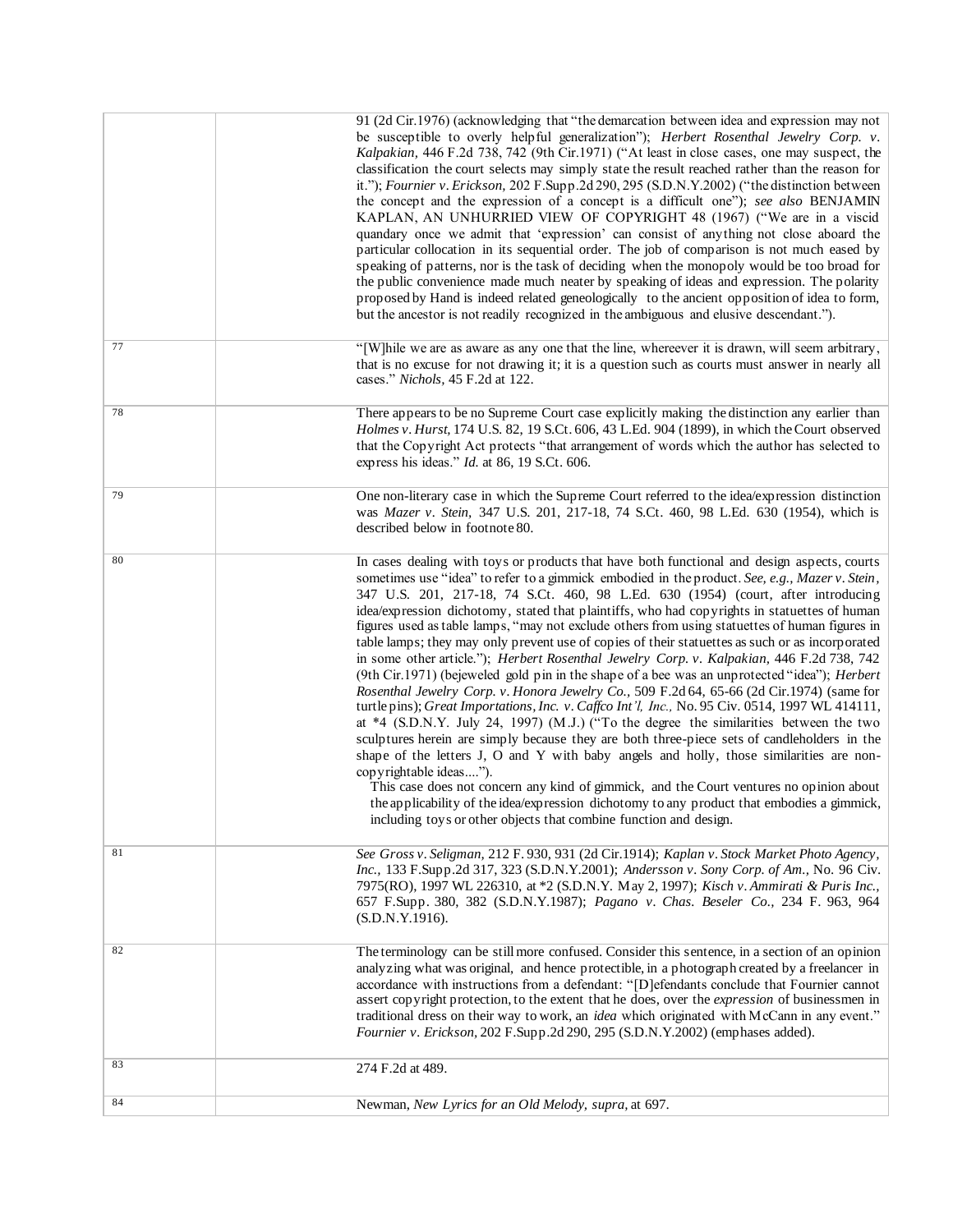| 85 | 720 F.2d 231 (2d Cir.1983).<br>In that case, which considered the question whether the protagonist of the television series<br>The Greatest American Hero infringed the copyright in the Superman character, Judge<br>Newman observed that a tension between two different propositions dealing with the<br>significance of differences between an allegedly infringing work and a copyrighted work<br>"perhaps results from [those propositions'] formulation in the context of literary works<br>and their subsequent application to graphic and three-dimensional works." Id. at 241.                                                                                                                                                                                                                                                                                                                                                                                                                                                                                                                                                                                                                                                                                                                                                                                                                                                                                                                                                                                                                                                                                                                                                                                                                                                                                                                                                                                                                                                                                                                                                                                                                                                                                                                                                                                                                                                                                                                                                                                                                                                                                                                                              |
|----|---------------------------------------------------------------------------------------------------------------------------------------------------------------------------------------------------------------------------------------------------------------------------------------------------------------------------------------------------------------------------------------------------------------------------------------------------------------------------------------------------------------------------------------------------------------------------------------------------------------------------------------------------------------------------------------------------------------------------------------------------------------------------------------------------------------------------------------------------------------------------------------------------------------------------------------------------------------------------------------------------------------------------------------------------------------------------------------------------------------------------------------------------------------------------------------------------------------------------------------------------------------------------------------------------------------------------------------------------------------------------------------------------------------------------------------------------------------------------------------------------------------------------------------------------------------------------------------------------------------------------------------------------------------------------------------------------------------------------------------------------------------------------------------------------------------------------------------------------------------------------------------------------------------------------------------------------------------------------------------------------------------------------------------------------------------------------------------------------------------------------------------------------------------------------------------------------------------------------------------------------------------------------------------------------------------------------------------------------------------------------------------------------------------------------------------------------------------------------------------------------------------------------------------------------------------------------------------------------------------------------------------------------------------------------------------------------------------------------------------|
| 86 | Newman, New Lyrics for an Old Melody, supra, at 698.                                                                                                                                                                                                                                                                                                                                                                                                                                                                                                                                                                                                                                                                                                                                                                                                                                                                                                                                                                                                                                                                                                                                                                                                                                                                                                                                                                                                                                                                                                                                                                                                                                                                                                                                                                                                                                                                                                                                                                                                                                                                                                                                                                                                                                                                                                                                                                                                                                                                                                                                                                                                                                                                                  |
| 87 | Franklin Mint Corp. v. Nat'l Wildlife Art Exchange, Inc., 575 F.2d 62, 65 (3d Cir.1978);<br>accord Kisch v. Ammirati & Puris Inc., 657 F.Supp. 380, 383 (S.D.N.Y.1987).                                                                                                                                                                                                                                                                                                                                                                                                                                                                                                                                                                                                                                                                                                                                                                                                                                                                                                                                                                                                                                                                                                                                                                                                                                                                                                                                                                                                                                                                                                                                                                                                                                                                                                                                                                                                                                                                                                                                                                                                                                                                                                                                                                                                                                                                                                                                                                                                                                                                                                                                                               |
| 88 | 960 F.2d at 308 (first emphasis added).                                                                                                                                                                                                                                                                                                                                                                                                                                                                                                                                                                                                                                                                                                                                                                                                                                                                                                                                                                                                                                                                                                                                                                                                                                                                                                                                                                                                                                                                                                                                                                                                                                                                                                                                                                                                                                                                                                                                                                                                                                                                                                                                                                                                                                                                                                                                                                                                                                                                                                                                                                                                                                                                                               |
| 89 | Def. Br. 6. See supra.                                                                                                                                                                                                                                                                                                                                                                                                                                                                                                                                                                                                                                                                                                                                                                                                                                                                                                                                                                                                                                                                                                                                                                                                                                                                                                                                                                                                                                                                                                                                                                                                                                                                                                                                                                                                                                                                                                                                                                                                                                                                                                                                                                                                                                                                                                                                                                                                                                                                                                                                                                                                                                                                                                                |
| 90 | See SHL Imaging, Inc. v. Artisan House, Inc., 117 F.Supp.2d 301, 314 (S.D.N.Y.2000)<br>("defendants' instructions were so general as to fall within the realm of unprotectible <i>ideas</i> .<br>Thus, they cannot substantiate a work-for-hire authorship defense." (emphasis added));<br>Andersson v. Sony Corp., No. 96 Civ. 7975(RO), 1997 WL 226310, at *3 (S.D.N.Y. May 2,<br>1997) ("What these two photos may arguably share, the <i>idea</i> of a woman in futuristic garb<br>becoming fascinated with an object held in her hand, is simply not protectible." (emphasis<br>added)); Gentieu v. Tony Stone Images/Chicago, Inc., 255 F.Supp.2d 838, 849 (N.D.Ill.2003)<br>("Gentieu cannot claim a copyright in the <i>idea</i> of photographing naked or diapered babies or<br>in any elements of expression that are intrinsic to that unprotected idea. Clearly the 'poses' at<br>issue in Gentieu's images capture the natural movements and facial expressions of infants<br>Such poses are implicit in the very <i>idea</i> of a baby photograph and are not proper material for<br>protection under Gentieu's copyrights." (emphases added)).<br>It is interesting to note that United Kingdom law faces a similar terminological problem and<br>that the solution of Laddie and supporting authorities is to conclude that the <i>generality</i> of<br>an "idea" is what determines its protectability:<br>"Confusion is caused in the law of copyright because of the use of the catchphrase 'There'<br>is no copyright in ideas but only in the form of their expression'. Unless one understands<br>what this means its utility is non-existent, or it is positively misleading. An artistic work<br>of the imagination presupposes two kinds of ingredients: the conception of one or more<br>ideas, and artistic dexterity and skill in their representation in the chosen medium. It is<br>not the law that copyright protects the second kind of ingredient only. If that were so a<br>debased copy which failed to capture the artist's dexterity and skill would not infringe,<br>which plainly is not the case. Unless an artist is content merely to represent a pre-existent<br>object (eg a building) or scene, it is part of his task as artist to exercise his imagination<br>and in so doing he may create a pattern of ideas for incorporation in his finished work.<br>This idea-pattern may be as much part of his work, and deserving of copyright protection,<br>as the brushstrokes, pencil-lines, etc. The true proposition is that there is no copyright in<br>a general idea, but that an original combination of ideas may [be protected]." 1 LADDIE<br>§ 4.43, at 212 (footnote omitted). |
| 91 | 133 F.Supp.2d at 323 (emphases added).                                                                                                                                                                                                                                                                                                                                                                                                                                                                                                                                                                                                                                                                                                                                                                                                                                                                                                                                                                                                                                                                                                                                                                                                                                                                                                                                                                                                                                                                                                                                                                                                                                                                                                                                                                                                                                                                                                                                                                                                                                                                                                                                                                                                                                                                                                                                                                                                                                                                                                                                                                                                                                                                                                |
| 92 | Yurman Design, Inc. v. PAJ, Inc., 262 F.3d 101, 111 (2d Cir.2001) (quoting Hamil America,<br>Inc. v. GFI, 193 F.3d 92, 100 (2d Cir.1999) (quoting Peter Pan Fabrics, Inc. v. Martin Weiner<br>Corp., 274 F.2d 487, 489 (2d Cir.1960)) (internal quotation marks omitted)); accord Boisson<br>v. Banian, Ltd., 273 F.3d 262, 272 (2d Cir.2001) (quoting Folio Impressions, Inc. v. Byer<br>California, 937 F.2d 759, 765 (2d Cir.1991)).                                                                                                                                                                                                                                                                                                                                                                                                                                                                                                                                                                                                                                                                                                                                                                                                                                                                                                                                                                                                                                                                                                                                                                                                                                                                                                                                                                                                                                                                                                                                                                                                                                                                                                                                                                                                                                                                                                                                                                                                                                                                                                                                                                                                                                                                                               |
| 93 | Hamil America, Inc., 193 F.3d at 101; accord Knitwaves, Inc. v. Lollytogs Ltd., 71 F.3d 996,<br>1002 (2d Cir.1995); Folio Impressions, 937 F.2d at 765-66; see also Boisson, 273 F.3d at 272.                                                                                                                                                                                                                                                                                                                                                                                                                                                                                                                                                                                                                                                                                                                                                                                                                                                                                                                                                                                                                                                                                                                                                                                                                                                                                                                                                                                                                                                                                                                                                                                                                                                                                                                                                                                                                                                                                                                                                                                                                                                                                                                                                                                                                                                                                                                                                                                                                                                                                                                                         |
| 94 | Boisson, 273 F.3d at 272 (citing Knitwaves, 71 F.3d at 1003); accord Hamil America, 193                                                                                                                                                                                                                                                                                                                                                                                                                                                                                                                                                                                                                                                                                                                                                                                                                                                                                                                                                                                                                                                                                                                                                                                                                                                                                                                                                                                                                                                                                                                                                                                                                                                                                                                                                                                                                                                                                                                                                                                                                                                                                                                                                                                                                                                                                                                                                                                                                                                                                                                                                                                                                                               |